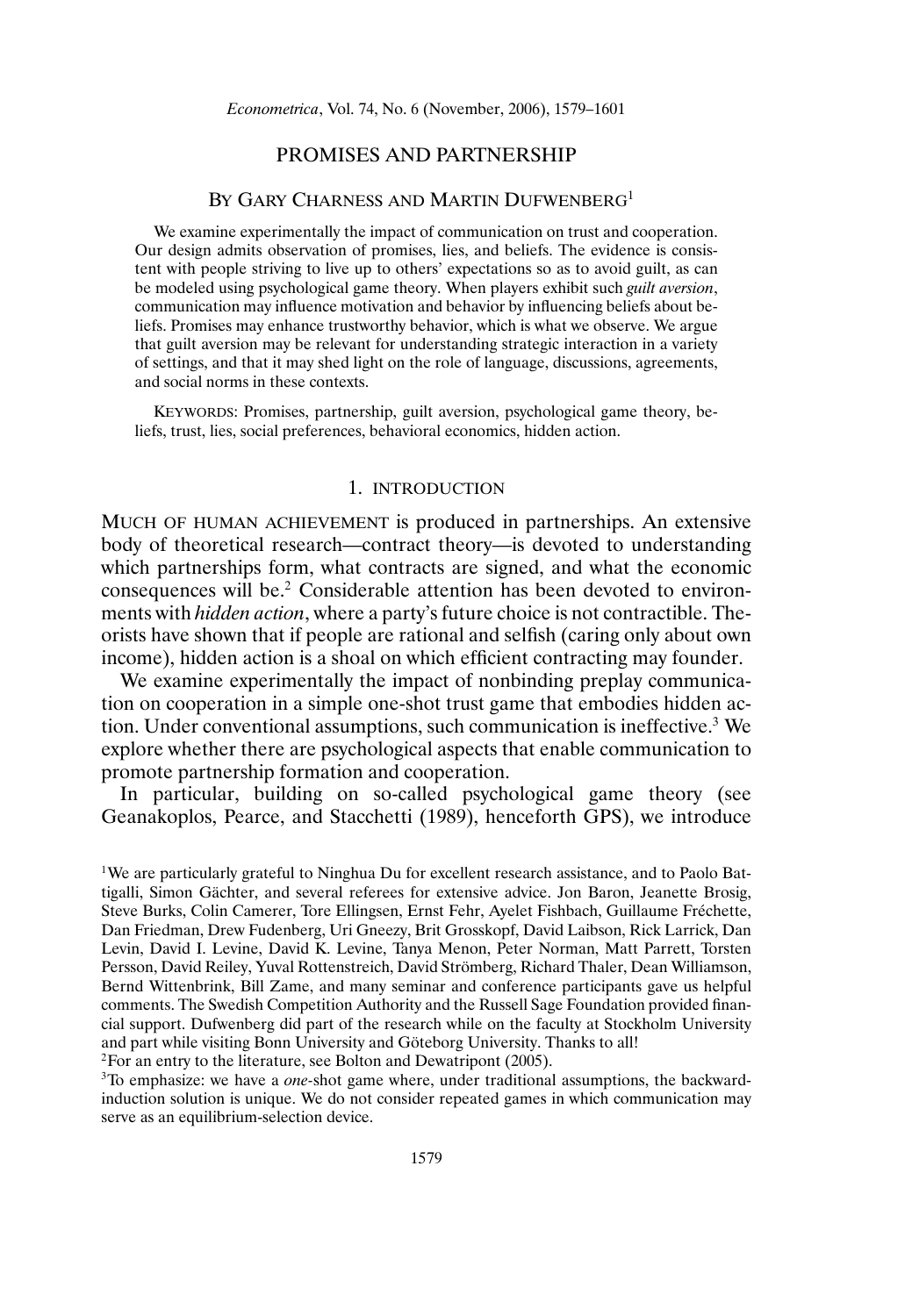and test for a new behavioral motivation that furnishes a reason why communication may foster trust and cooperation. The basic idea, which we refer to as *guilt aversion*, presumes that decision makers experience guilt if they believe they let others down. This leads to a nonstandard concept of utility (from the viewpoint of traditional game theory), whereby a player's preferences over strategies depend on his beliefs about the beliefs of others, even if there is no strategic uncertainty. In this connection, messages gain cutting power by shaping beliefs that influence motivation. We examine, in particular, the role of promises in this connection.

The preceding paragraph summarizes in a nutshell the focus of our paper. Our design is primarily conceived neither to test other theories of "social preferences" that may shed light on the role of communication for fostering trust and cooperation nor to compare such theories to guilt aversion. Nevertheless, it is natural to wonder how such theories relate to our data; in Section 5.2 we briefly indicate our take on the subject.

In Section 2, we introduce the game on which our experimental design is based and derive implications of guilt aversion. The experiment is described in Sections 3 and 4. We measure beliefs to enable us to test for guilt aversion. We record messages and examine how "statements of intent" correlate with subsequent choices. With and without communication, the data support guilt aversion. Moreover, it turns out that certain messages, namely promises to perform (statements of intent), inspire a greatly increased level of cooperation.

Section 5 collects a variety of comments about our design and our results. Section 6 sums up and offers concluding remarks regarding the scope for guilt aversion to shed light on the impact of communication in various situations.

#### 2. TRUST, COMMUNICATION, AND GUILT

This section sets the stage for the subsequent experiment. We introduce the trust game on which our design in based (Section 2.1), incorporate communication (Section 2.2), and introduce the key notion of guilt aversion from which our main hypotheses are derived (Section 2.3).

## 2.1. *A Trust Game with Hidden Action*

We consider trust games like  $\Gamma_1$  in Figure 1. The names of players and choices anticipate the experimental design. Payoffs are in dollars.

The backward-induction solution for selfish risk-neutral players—strategy profile (*Out*, *Don't Roll*)—is inefficient. Thus, Γ<sub>1</sub> has a "dilemma" flavor like many previously studied trust games.<sup>4</sup> We add a twist: a chance move following (*In*, *Roll*) that determines whether A will get 12 or 0 (with probabilities 5/6 or 1/6). This is essential to the following interpretation.

4Compare, e.g., Güth, Ockenfels, and Wendel (1994), Berg, Dickhaut, and McCabe (1995), or Dufwenberg and Gneezy (2000).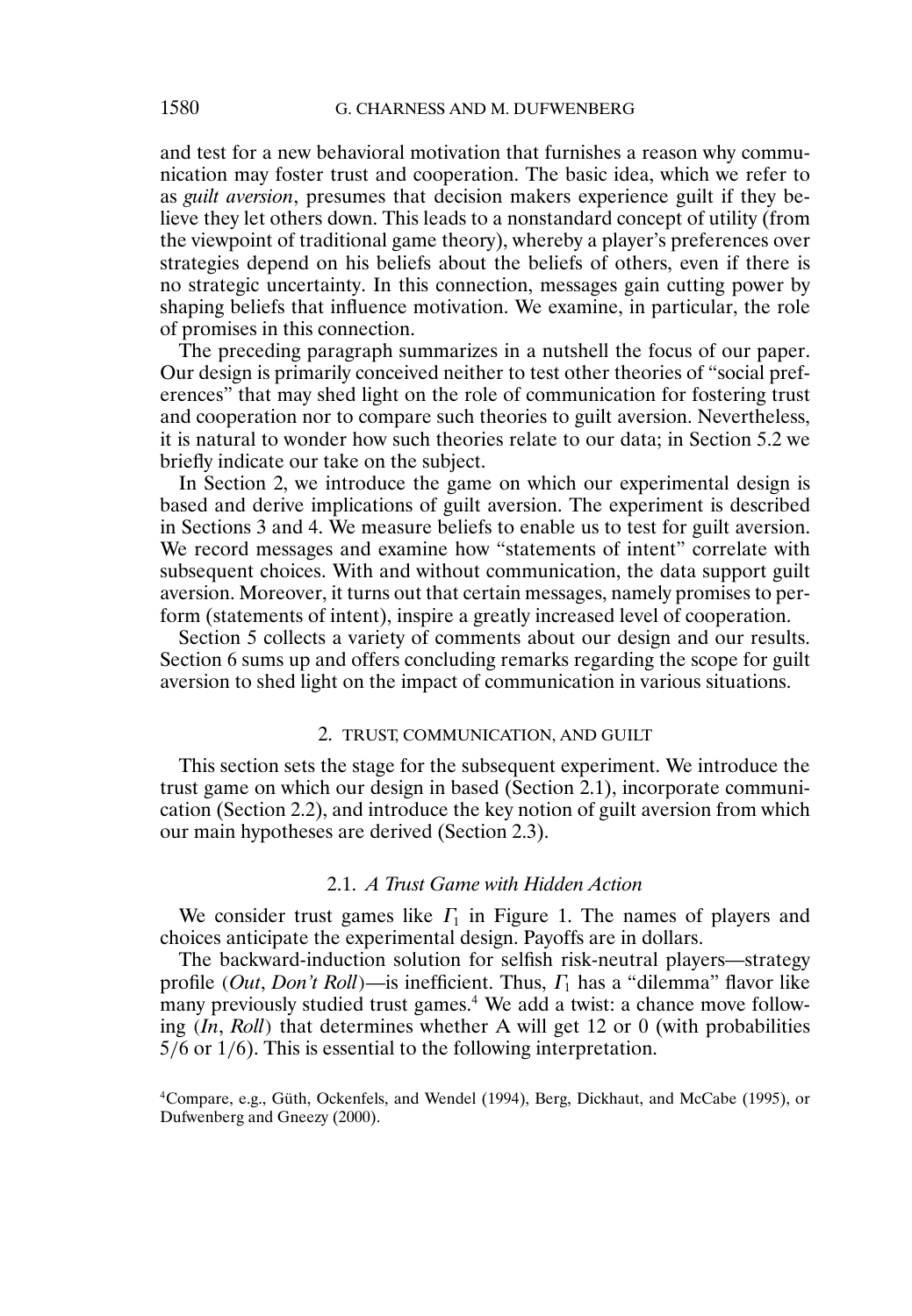

FIGURE 1.—Game  $\Gamma_1$ .

Think of A and B as a principal and an agent: The two consider forming a partnership in which a project is carried out. If no partnership is formed, then no contract is signed, no project is carried out, and the parties each get outsideoption payoffs of 5. If the project is carried out, then the contract specifies a "wage" that the principal pays the agent, and a (costly) "effort" that the agent should exert. The project stochastically generates revenue for the principal, the success rate depending on the agent's effort. Strategy profile (*In*, *Roll*) would correspond to a Nash bargaining solution if effort and wage were enforceable. However, the agent's effort is actually unobservable to the principal; the agent is, in practice, free to exert less effort. Moreover, the principal may foresee such a turn of events, dislike it, and refuse to form a partnership. The players' choices *Don't Roll* and *Out* in  $\Gamma_1$  incorporate these two possibilities.<sup>5</sup>

<sup>&</sup>lt;sup>5</sup>More precisely, the project can have two outcomes, poor or good. The poor outcome generates revenue 14; the good outcome involves an additional revenue of 12 (so the total revenue is 26). The probability of a good outcome is  $5/6 \cdot e$ , where  $e \in [0, 1]$  is the agent's effort (and  $5/6$  may be thought of as her talent). The agent's cost of effort is  $4 \cdot e$ . Given the outside options of 5 for each party, following Nash (1950) the bargaining solution for risk-neutral and selfish players is the wage-effort pair  $(w, e)$  that maximizes  $[(14 - w + 5/6 \cdot e \cdot 12) - 5] \cdot [(w - 4 \cdot e) - 5]$ . The solution is  $(w, e) = (14, 1)$ , with resulting payoffs as per  $(In, Roll)$  in  $\Gamma_1$ . If the principal chooses not to join the partnership, each party earns the outside option of 5, as in the end node following *Out*. Otherwise, if the agent chooses  $e = 0$ , the project fails  $(5/6 \cdot 0 = 0)$ , so the principal gets revenue minus wage equals  $14 - 14 = 0$ , while the agent gets wage minus effort cost equals  $14 - 4 \cdot 0 = 14$ , as per  $(In, Don't Roll)$  in  $\Gamma_1$ .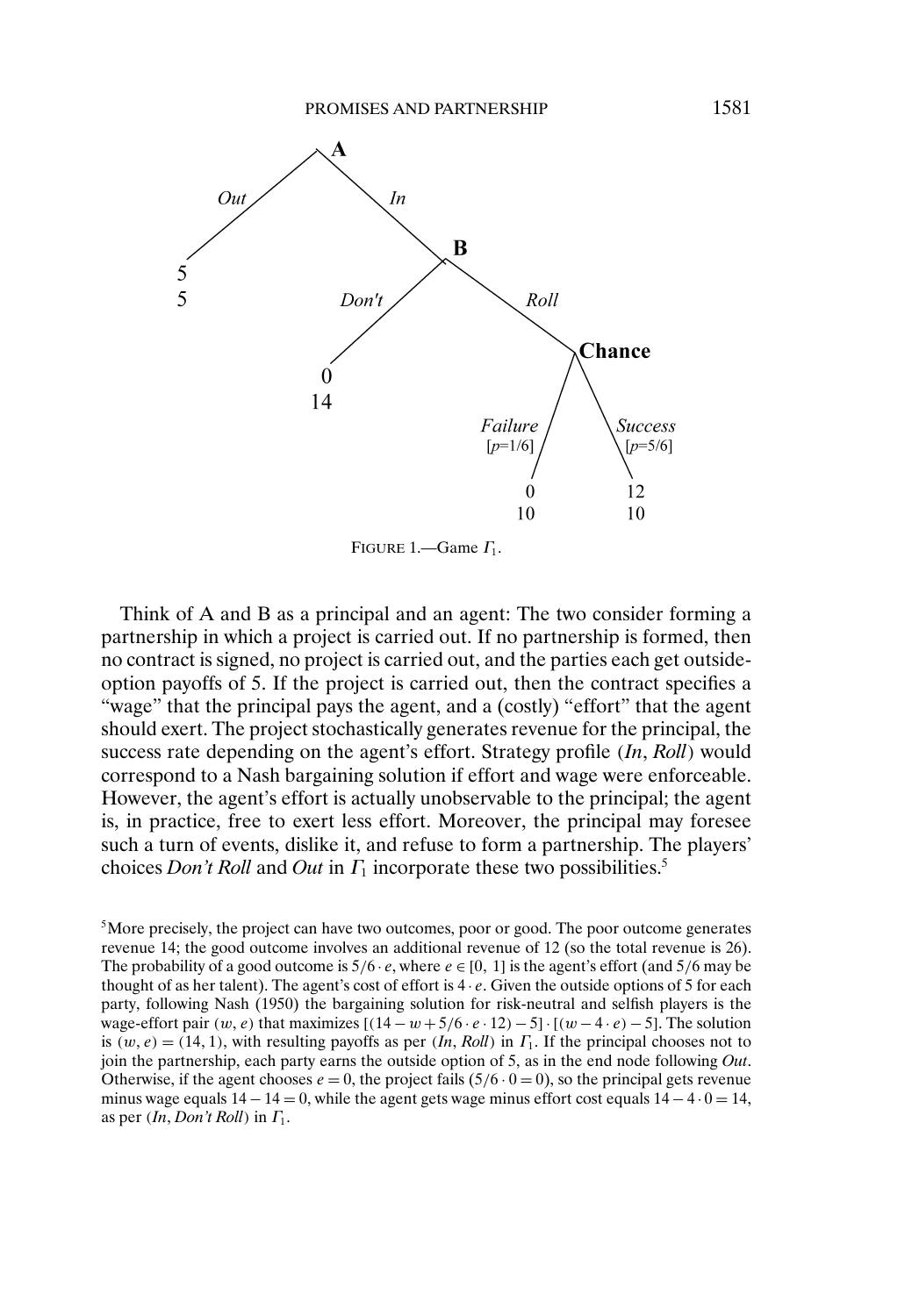So what about the chance move? Why not replace it with its expected outcome, (10, 10)? The chance move conceptually justifies the given interpretation of unobservability. The principal may get a zero payoff with or without high effort, and he is actually never told which choice the agent made. If, by contrast, outcomes were perfectly correlated with the effort choice, then the agent's choice could arguably be inferred once the payoffs were realized. This would render the unobservability interpretation implausible.<sup>6</sup>

A major issue in contract theory is the choice of contract when a partnership is influenced by hidden action. For example, one may presume that players are selfish and then consider the usefulness of contracts that make the wage contingent on the principal's return. We do not follow this approach. Rather, we stay with a given contract and examine the severity of the problems caused by hidden action in the first place (as implicit in  $\Gamma_1$ ; cf. footnote 5).

### 2.2. *Communication*

We consider treatments that differ according to whether a preplay communication opportunity is present. In the communication treatments, we let one player transmit a message to the other player before they play a game like  $\Gamma_1$ . If the players are selfish, this communication stage obviously has no impact. Words alone cannot change the subsequent payoffs, so (*Out*, *Don't Roll*) remains the unique backward-induction solution.

If other concerns motivate the players, perhaps communication will matter. Several previous studies indeed indicate that communication can affect strategic interaction in one-shot play and thus offer a presumption that communication may matter in our game too. For example, a number of experiments (e.g., Dawes, McTavish, and Shaklee (1977)) provide evidence that face-to-face communication can greatly enhance cooperation in social-dilemma situations.

There are a couple of noteworthy differences between our approach and much of this literature. First of all, previous work deals mainly with prisoner's dilemmas, coordination games, or bargaining games, rather than trust games. Moreover, we do not permit face-to-face communication, but instead use written free-form messages that are transmitted from one party to the other. As Roth (1995) points out, there may be many confounding and uncontrolled effects in face-to-face interaction, and we try to avoid these. Also, by not restricting subjects to a given set of messages, we can study which endogenous messages subjects choose to send.<sup>7</sup>

 $7Ellingsen$  and Johannesson's (2004) study is probably the one most closely related to ours. They examine a holdup context that leads to a kind of trust game and they also have written free-form

<sup>&</sup>lt;sup>6</sup>Independently of the contract-theoretic angle, we note that whether or not B's choice is observable by A may matter to the players' motivation (if they are not selfish). Perhaps B would feel worse choosing *Don't Roll* if he knew that A would know? We do not explore this interesting issue.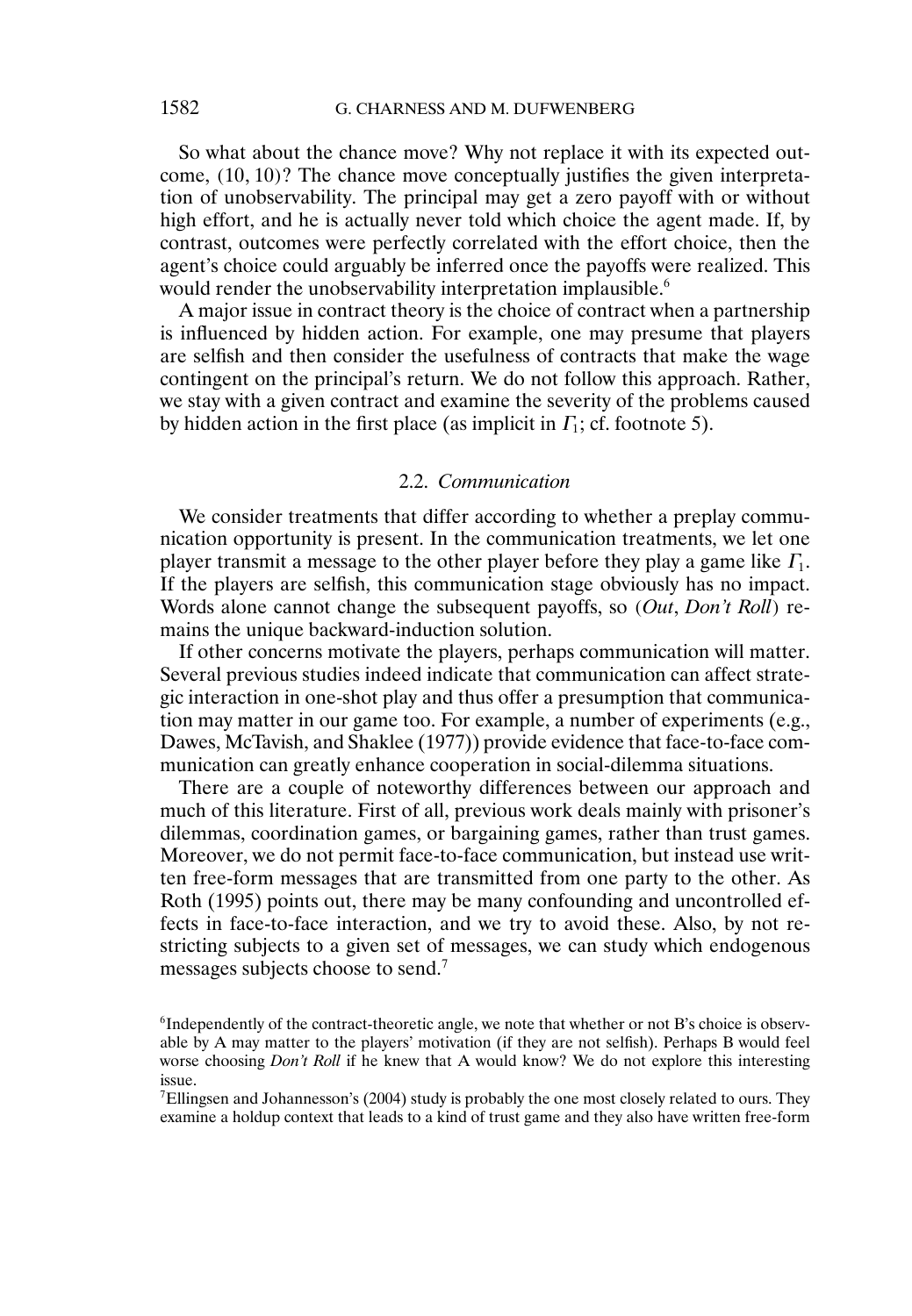The main novel aspect of our design concerns neither our game nor our communication protocol, however. Rather, it is the particular perspective we provide regarding *why* communication may matter. We discuss this next.

# 2.3. *Guilt Aversion*

In this paper we focus on guilt aversion, a motivation that provides a route by which communication may influence behavior. Before elucidating the connection with communication, we explain what guilt aversion is and how we test for it.

A guilt-averse player suffers from guilt to the extent he believes he hurts others relative to what they believe they will get. Therefore, he is motivated by his *beliefs about others' beliefs.* Although the idea can be applied to any game, we will focus on  $\Gamma_1$ . Specifically, let  $\tau_A \in [0, 1]$  denote the probability that A (initially) assigns to B choosing *Roll*. When B moves, he has a belief (probability measure) regarding  $\tau_A$ ; let  $\tau_B \in [0, 1]$  denote its mean. Think of  $\tau_B$  as a measure of B's belief about A's trust. We use  $\tau_B$  to define how much B believes he hurts A as well as B's associated guilt:

- If B chooses *Don't Roll*, A gets 0.
- B believes A believes A will get  $\tau_B \cdot [(5/6) \cdot 12 + (1/6) \cdot 0] = 10 \cdot \tau_B$ .
- The difference,  $10 \cdot \tau_B 0 = 10 \cdot \tau_B$ , measures how much B believes he hurts A relative to what A believes she will get, if he chooses *Don't Roll*.
- If B chooses *Don't Roll*, he therefore experiences guilt in proportion to  $10 \cdot \tau_{\text{B}}$ .

 $\Gamma_2$  in Figure 2 models this; the parameter  $\gamma_B \geq 0$  is a constant that measures B's sensitivity to guilt.

 $\Gamma_2$  is a nonstandard game in the sense that utilities are not merely numbers at the end nodes. The presence of the belief variable  $\tau_B$  makes  $\Gamma_2$ , in the terminology of GPS, a *psychological game*. If B is rational, he will choose to *Roll* if  $14 - \gamma_B \cdot 10 \cdot \tau_B < 10$ . Note that the lower  $\tau_B$  is, the higher  $\gamma_B$  must be for this inequality to hold, and vice versa.

To derive a testable prediction, we focus on player B. We assume the guilt sensitivity differs among B's and is independent of  $\tau_B$ .<sup>8</sup> In this case, the higher  $\tau_B$  is the greater the likelihood that B will choose *Roll*. This is a key research hypothesis in this paper. A test requires us to observe  $\tau_B$  and our design is set up to achieve this. (We explain how in Section 3.)

messages. For a discussion of other related literature, we refer to their text, which gives a more detailed account.

<sup>8</sup>Tangney (1995) asserts that "there are stable individual differences in the degree to which people are prone to shame and guilt." The hypothesis we derive does not presume that players coordinate on some "equilibrium"; it refers only to the individual player and properties of his/her utility. See Section 5.1 for more comments on this issue.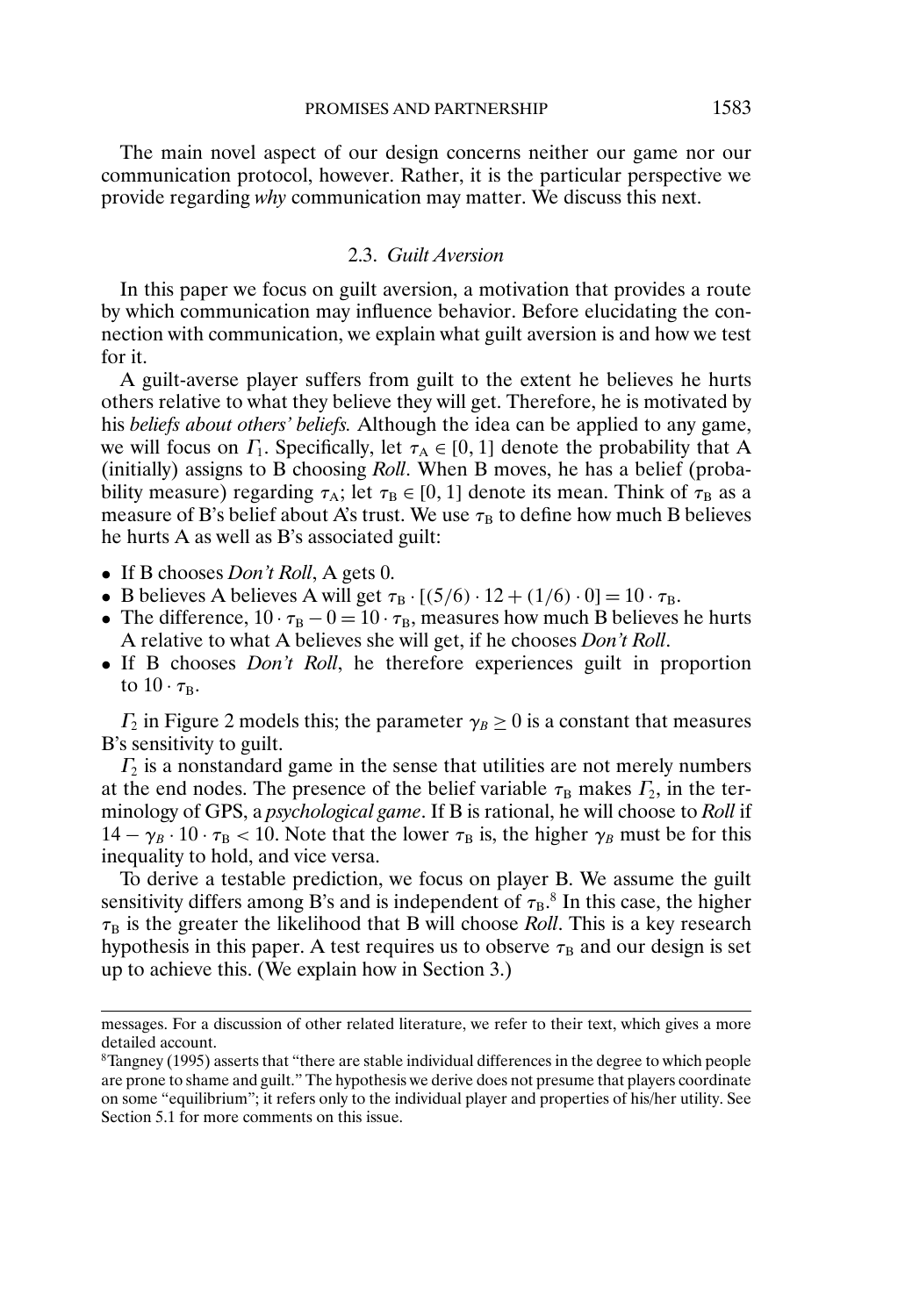

FIGURE 2.—Psychological game  $\Gamma_2$ .

Guilt aversion provides a route by which communication may influence behavior. For example, by making a promise to *Roll*, B may strengthen A's belief that B will *Roll*. This may be plausible, because if B believes A's belief that B will *Roll* is strengthened by the promise, then this strengthens the incentives for B to *Roll* (because the guilt associated with *Don't Roll* goes up). Thus, the promise may lead the parties to play (*In*, *Roll*) rather than (*Out*, *Don't Roll*). 9 Our experiment explores the empirical relevance of this point. In the communication treatments, we observe what messages people transmit, and how this moves beliefs and behavior.

Guilt aversion meshes well with findings in social psychology. See, e.g., Baumeister, Stillwell, and Heatherton (1994, 1995), who (on the basis of autobiographical narratives) suggest that people suffer from guilt if they inflict harm on others. Although guilt could have a variety of sources, one prominent way to inflict harm is to let others down. Baumeister, Stillwell, and Heatherton (1995, p. 173) write that "Feeling guilty [is] associated with. . . recognizing how a relationship partner's standards and expectations differ from one's own." In economic theory, some applied theoretical work by Huang and Wu (1994) (on

9This insight can be compared to some of the ideas explored in the literature on cheap talk in standard games; see Farrell and Rabin (1996) and Crawford (1998) for surveys. However, whereas in a standard game cheap talk may be defined as preplay communication that does not influence the players' evaluation of any given strategy profile, in psychological games such independence cannot be presumed. Talk is cheap only insofar that it does not influence the players' evaluation of strategy profiles for given beliefs.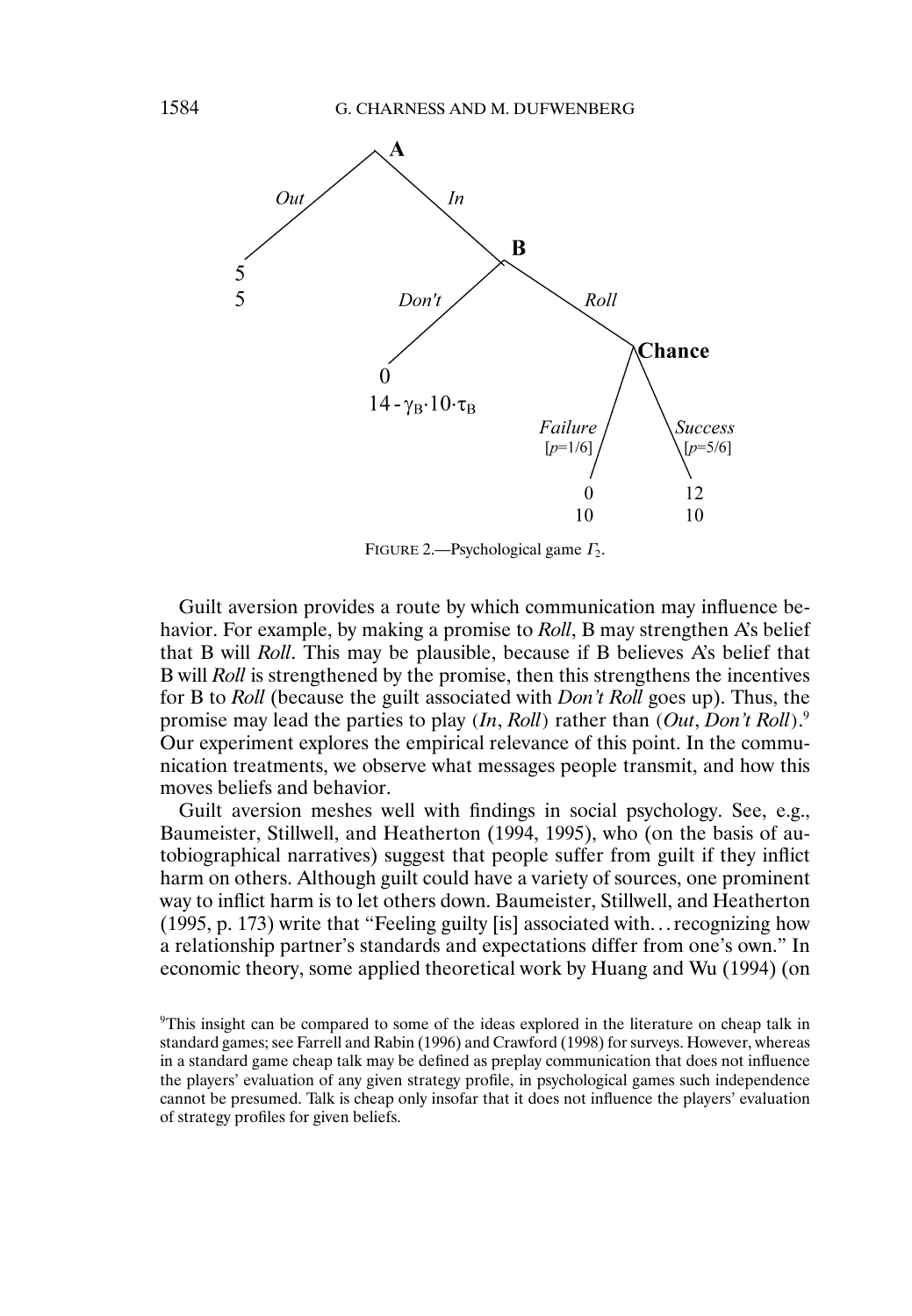remorse in corruption) and by Dufwenberg (2002) (on guilt in marriage) considers related ideas for specific trust games.<sup>10</sup> Original to us is the link to communication and the idea that guilt aversion is relevant to general games (see Section 6).

#### 3. DESIGN AND HYPOTHESES

Sessions were conducted at University of California, Santa Barbara, in a large classroom divided in two by a center aisle. Participants were seated at spaced intervals. We had 15 sessions—three each of five treatments—with 24–36 participants per session. No one could participate in more than one session. Average earnings were \$16 (including a \$5 show-up fee); sessions took about one hour.

The experimental instructions are available as a supplement to the present paper (Charness and Dufwenberg (2006)) In each session, participants were referred to as A or B (as in the games of Section 2). A coin was tossed to determine which side of the room was A and which was B. Identification numbers were shuffled and passed out face down, and participants were informed that these numbers would be used to determine pairings (one A with one B) and to track decisions.

In our first two treatments, we used exactly the game parameters displayed in  $\Gamma_1$ . In our first treatment, no messages were permitted. In the second treatment, each B had the option to send a nonbinding message to A prior to A's choice of *In* or *Out*. All B's were given a sheet of paper, but could decline to send a message by circling the letter B at the top of the otherwise-blank sheet. Then the B's messages were transmitted to the respective A's before the choice of *In* or *Out*.

Next, B chose whether to *Roll* or *Don't Roll* a six-sided die. Participant B made this choice without knowing A's actual choice *In* or *Out*, but the instructions explained that B's choice would be immaterial if A chose *Out*. <sup>11</sup> We thus obtain an observation for every B. The outcome that corresponds to a successful project occurred only if the die came up 2, 3, 4, 5, or 6 after a *Roll* choice. After the decisions had been collected, a six-sided die was rolled for each B; this was made clear to the participants in advance, to avoid the anticipated loss

11Although somewhat controversial, this *strategy method* (Selten (1967)) is used extensively in experimental economics and may be best suited to games with few decision nodes. We are not aware of any case where a treatment effect found using the strategy method is not found when using the direct-response method.

 $10$ Guilt aversion has not previously received much attention by experimentalists. Dufwenberg and Gneezy (2000) and Bacharach, Guerra, and Zizzo (2001) collect data on second-order beliefs and test a related hypothesis, but do not examine communication. Hannan, Kagel, and Moser (2002) and Charness and Rabin (2005) consider the impact of requests or expressed hopes on responder behavior, but do not elicit beliefs or consider guilt aversion.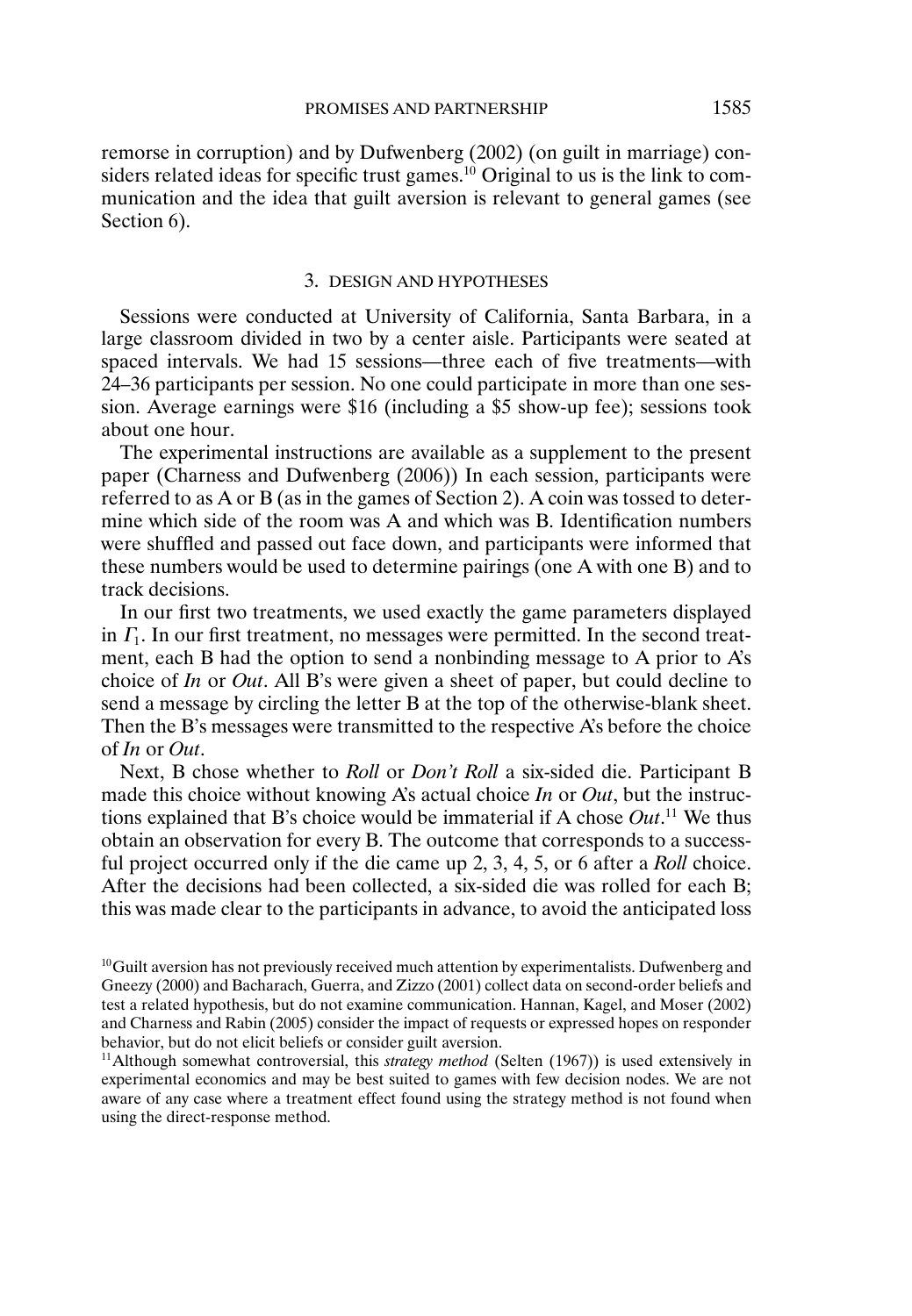of public anonymity for the B's who chose *Don't Roll*. This roll was determinative if and only if (*In*, *Roll*) had been chosen.

Our next two treatments were conducted after observing considerable effectiveness for communication. These treatments used exactly the game parameters displayed in  $\Gamma_1$ , *except* that the payoff vector was  $(7, 7)$  rather than  $(5, 5)$ in case A chose *Out*. These treatments may be seen as tests of robustness; in this case, the gap between A's expected payoff of 10 after (*In*, *Roll*) and A's reservation payoff is considerably smaller than before, making *In* presumably less attractive to A. Even though communication may be effective when large efficiency gains are available from a successful partnership, perhaps it is ineffective in this case.

Our fifth and final treatment was also conducted after observing the results in the first two initial treatments. Here we use the  $(5, 5)$  reservation payoffs of our first two treatments, but change who gets to send the message, so that A sends a message to B.

A critical element of our design involves measuring beliefs ( $\tau_A$  and  $\tau_B$ ), because these are crucial to the guilt aversion. After we collected the strategic choices, we passed out decision sheets that invited participants to make guesses about the choices of their counterparts and offered to reward good guesses. The A's were asked to guess the proportion of B's who chose *Roll*. Analogously, the B's were asked to guess the average guess made by A's who chose *In*. If a guess was within five percentage points of the realization, we rewarded the guesser with \$5 (we also told participants that we would pay \$5 for all B guesses if no A's had chosen *In*). These guesses represent our measurement of  $\tau_A$  and  $\tau_B$ .<sup>12</sup>

We tested several research hypotheses: First, in relation to the relevance of guilt aversion, are *Roll* choices more common when (our measure of)  $\tau_B$  is high? Second, concerning the role of communication, are *In* and *Roll* choices more common in the message treatments, and is this coincident with higher  $\tau_A$  and  $\tau_B$  values, as the guilt-aversion hypothesis would suggest? Third, about the content of the message, do promises or statements of intent play a special role in moving the frequency of *In* and *Roll* choices, and  $\tau_A$  and  $\tau_B$  values?

 $12$ The incentives provided are not the same as those under the alternative of the (more complicated) quadratic-scoring rules (for example, our method excludes guesses less than 5% or greater than 95% as rational responses). We did not ask A's to guess the probability the paired B would choose *Roll*, because we do not observe this likelihood. The observed binary choice would make this simply a *yes* or *no* guess. As regards B's guess, the chosen format is somewhat problematic in the communication treatment in that guilt aversion entails a statement about B's beliefs about the A with whom he is paired, not the average guess of all A's he may be paired with, and a message may influence this belief. We implicitly assume that B's feel that all A's sent similar messages. Overall, we chose our belief-elicitation protocol mainly because it is simple and rather easy to describe in instructions, and also avoids the binary-choice problem. Our idea is to get a roughbut-meaningful ballpark estimate of participants' degrees of beliefs. As our game is one-shot and we did not mention guesses until after strategies were chosen, the belief elicitation should not affect participants' prior choices.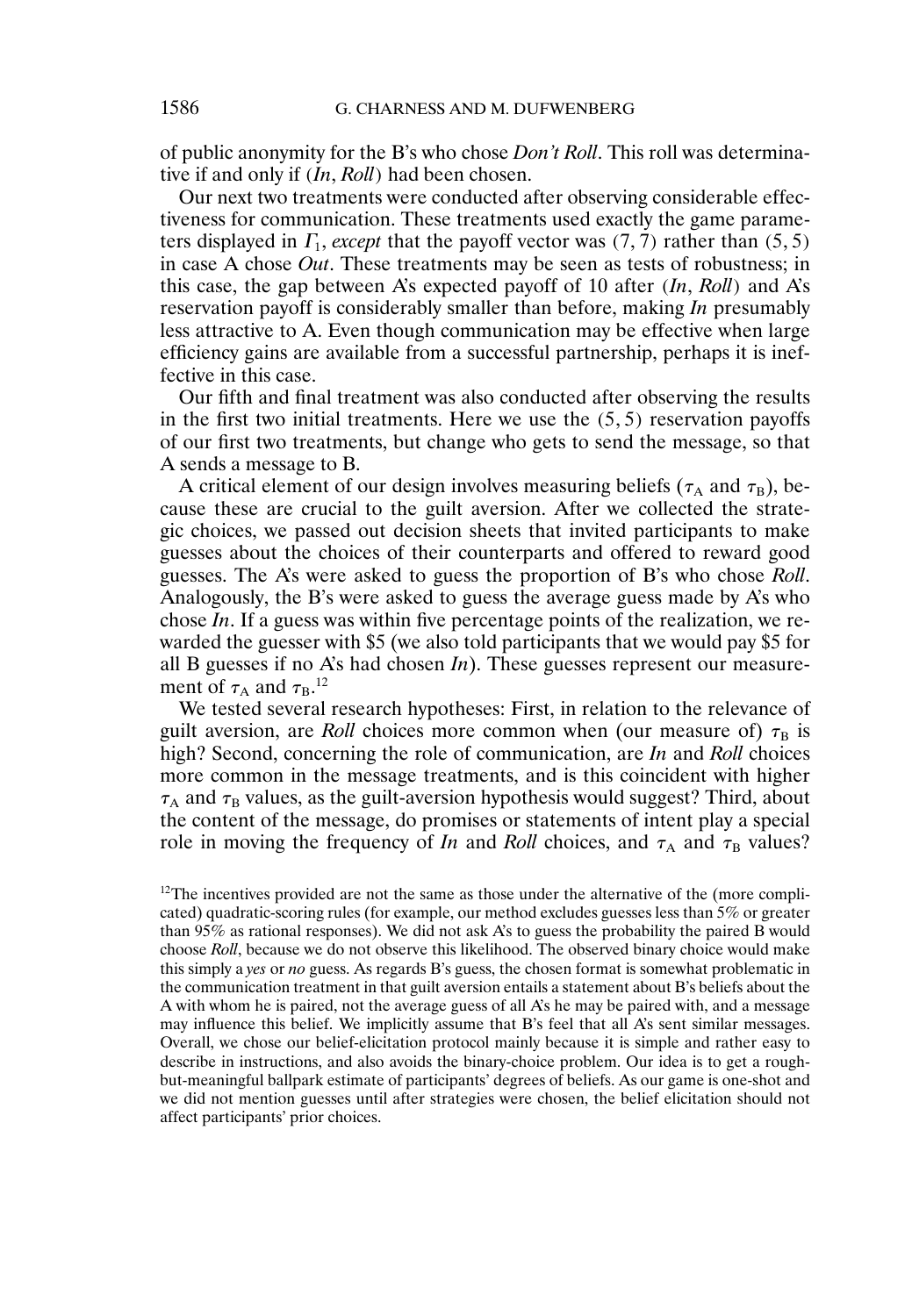We find it natural to focus on such messages, because previous work has indicated that promises can induce commitments to cooperate (cf., e.g., Kerr and Kaufman-Gilliland (1994), Ellingsen and Johannesson (2004)).

### 4. RESULTS

We consider the effect of communication in Section 4.1, beliefs and behavior in Section 4.2, and the effect of promises on beliefs and behavior in Section 4.3.

## 4.1. *The Effect of Communication*

Figure 3 summarizes choices with and without B messages in our payoff calibrations. In the (5- 5) treatment without B messages, 20 of 45 (44%) B's chose Roll and 25 of 45 (56%) A's chose *In*. When B could send a message to A, we observe considerably more cooperation: 28 of 42 (67%) B's chose Roll and 31 of 42 (74%) A's chose *In*. The (*In*-*Roll*) profile occurred 20% of the time (9 of 45 pairs) without communication, compared to 50% (21 of 42 pairs) with messages possible from B's.

We observe similar effects in the (7, 7) treatment. Without B messages, 12 of 48 (25%) B's chose Roll and 11 of 48 (23%) A's chose *In*. When B could send a message to A, we once again observe considerably more cooperation: 24 of 49 (49%) B's chose Roll and 23 of 49 (47%) A's chose *In*. The (*In*-*Roll*) profile



FIGURE 3.—The effect of messages from B.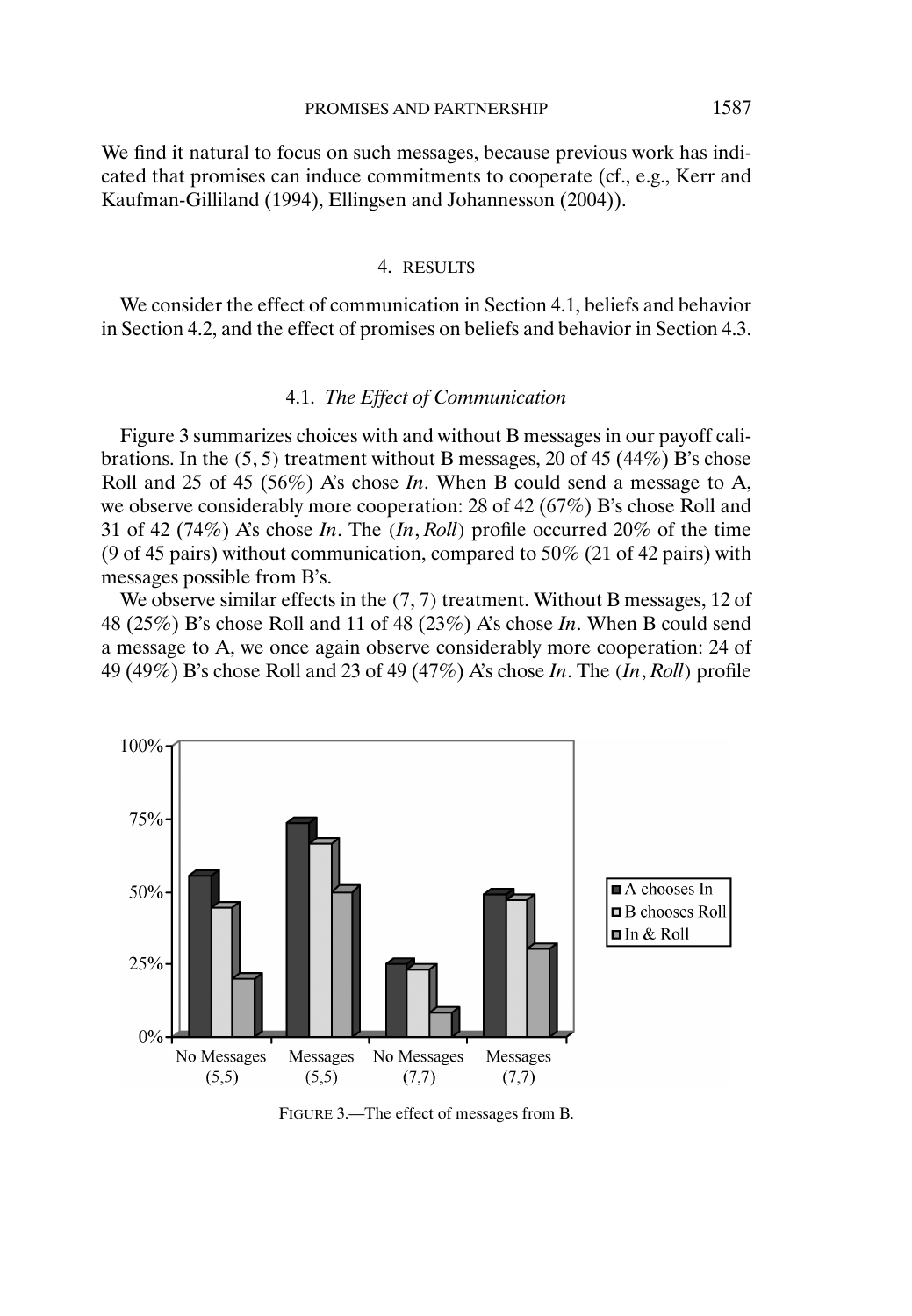|                             | A's In Rate    |                |           | B's Roll Rate  |                |           | (In, Roll)        |                  |           |
|-----------------------------|----------------|----------------|-----------|----------------|----------------|-----------|-------------------|------------------|-----------|
| Treatment                   | М              | <b>NM</b>      | Z Stat    | М              | NM             | Z Stat    | М                 | NM               | Z Stat    |
| (5, 5)<br><b>B</b> Messages | 31/42<br>(74%) | 25/45<br>(56%) | $1.78**$  | 28/42<br>(67%) | 20/45<br>(44%) | $2.08**$  | 21/42<br>$(50\%)$ | 9/45<br>$(20\%)$ | $2.94***$ |
| (7, 7)<br><b>B</b> Messages | 23/49<br>(47%) | 11/48<br>(23%) | $2.48***$ | 24/49<br>(49%) | 12/48<br>(25%) | $2.44***$ | 15/49<br>(31%)    | 4/48<br>(8%)     | $2.76***$ |
| (5, 5)<br>A Messages        | 31/46<br>(67%) | 25/45<br>(56%) | 1.16      | 18/46<br>(39%) | 20/45<br>(44%) | $-0.51$   | 12/46<br>(26%)    | 9/45<br>$(20\%)$ | 0.69      |

| <b>TABLE I</b>                                           |
|----------------------------------------------------------|
| <b>TESTS FOR THE EFFECT OF COMMUNICATION<sup>a</sup></b> |

aM/NM means that messages/no messages were feasible. The Z stat reflects the test of proportions for the two populations (see Glasnapp and Poggio (1985)). \*\* and \*\*\* indicate  $p < 0.05$  and 0.01, respectively, one-tailed tests. Note that the NM data from the  $(5, 5)$  case are used as the control in both the first and third rows.

occurred 8% of the time (4 of 48 pairs) without communication, compared to  $31\%$  (15 of 49 pairs) with messages possible from the B's.<sup>13</sup>

We can perform formal tests of the null hypothesis that the possibility of communication will not affect behavior by using the aggregate data provided in this subsection; our alternative hypothesis is that communication will improve rates of cooperative behavior.<sup>14</sup> Table I summarizes the effect of communication on behavior for each of our three message treatments.

We can reject the null hypothesis in favor of the alternative for both A's and B's whenever the communication takes the form of messages from B to A. We may conclude that B messages have a major influence on behavior and outcomes in this case.

We mentioned earlier that we also conducted a  $(5, 5)$  treatment in which A could send a message to B. In this case, communication was ineffective in improving the rate of cooperative behavior: with communication 31 of 46 (67%) A's chose *In*, while 18 of 46 (39%) B's chose *Roll*; the (*In*-*Roll*) choice occurred 26% of the time (12 of 46 pairs). None of these rates differs substantially or significantly from the rates found in the  $(5, 5)$  no-communication treatment, although A's are slightly more likely to choose *In* when A messages are permitted.

<sup>14</sup> Nearly all our tests are conducted using nonparametric statistics. However, we also run probit regressions, which produce essentially the same conclusions. These regressions are available on request.

 $13$  Figure 3 also illustrates that "cooperative" choices are more frequent when the available outside option is  $(5, 5)$ , rather than  $(7, 7)$ . This is hardly surprising for A, who is taking a bigger chance by choosing *In* when the outside option is (7, 7), but perhaps more unexpected for B. The difference in behavior across payoff calibrations is quite significant for A behavior, both with and without communication ( $Z = 2.60$  and  $Z = 3.22$ , respectively, both significant at  $p < 0.010$ ) and at least marginally significant for B behavior, both with and without communication ( $Z = 1.97$  and  $Z = 1.70$ , respectively, significant at  $p = 0.049$  and  $p = 0.089$  on two-tailed tests).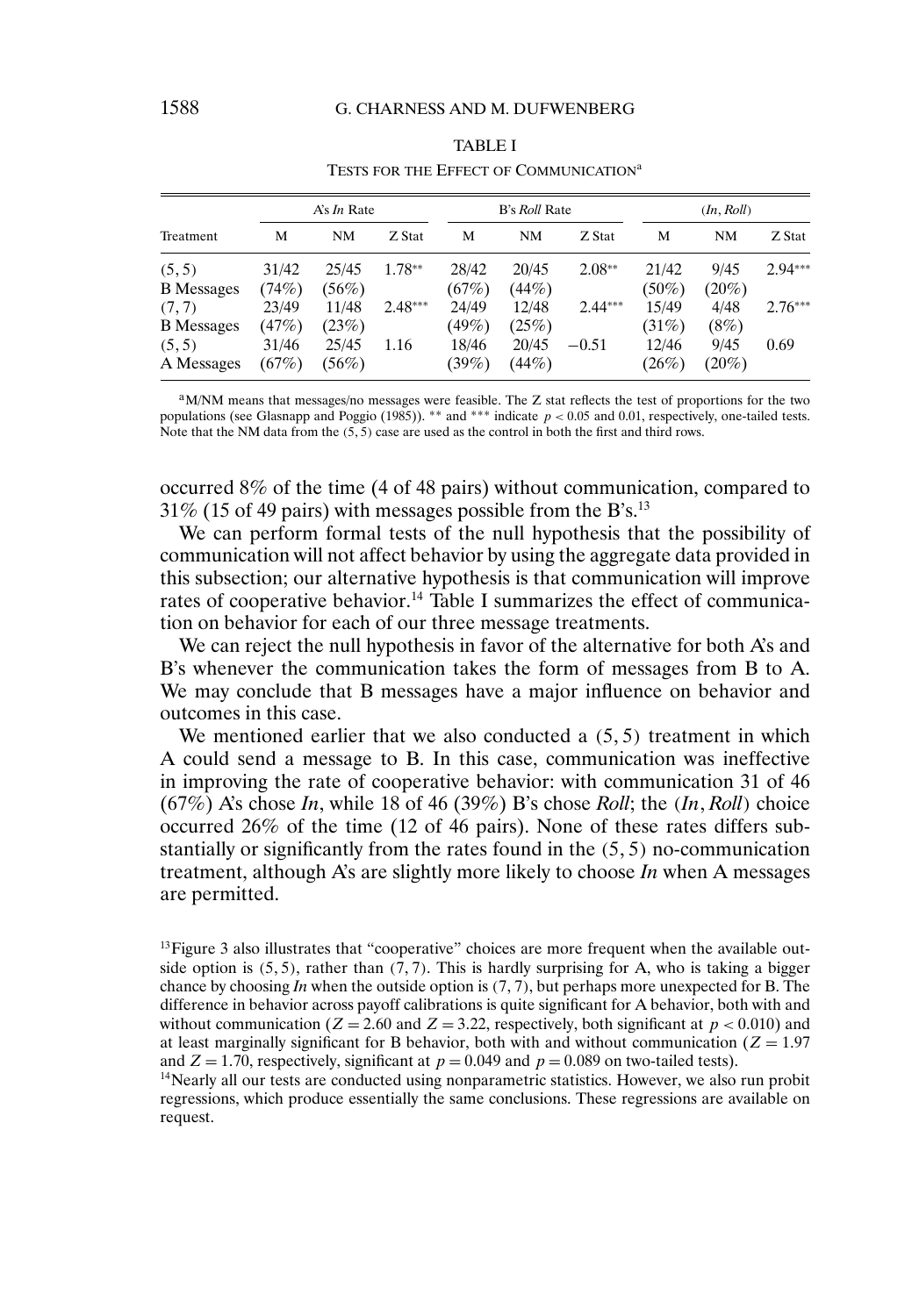### TABLE II

|                      |      | A's Average Guess |             | B's Average Guess |       |             |  |
|----------------------|------|-------------------|-------------|-------------------|-------|-------------|--|
| Treatment            | In   | Out               | Z Statistic | Roll              | Don't | Z Statistic |  |
| $(5, 5)$ no messages | 51.3 | 28.2              | $2.55***$   | 54.2              | 39.6  | 1.99**      |  |
| $(5, 5)$ B messages  | 65.4 | 42.5              | $2.02**$    | 73.2              | 45.1  | $3.20***$   |  |
| $(5, 5)$ A messages  | 56.7 | 35.4              | $2.65***$   | 69.6              | 50.0  | $2.80***$   |  |
| $(7, 7)$ no messages | 35.7 | 31.8              | 1.06        | 69.4              | 41.7  | $3.08***$   |  |
| $(7, 7)$ B messages  | 70.0 | 45.3              | $3.00***$   | 66.9              | 36.9  | $3.52***$   |  |

# BELIEFS AND BEHAVIOR<sup>a</sup>

aThe Z statistic reflects the Wilcoxon–Mann–Whitney rank sum test for the two populations compared (see Siegel and Castellan (1988)).  $\ast$ ,  $\ast\ast$ , and  $\ast\ast\ast$  indicate  $p < 0.10, 0.05$ , and 0.01, respectively, one-tailed tests.

# 4.2. *Beliefs and Behavior*

We have seen that communication affects behavior. Although this is interesting by itself, a key issue motivating our experimental design lies in the relationship between beliefs and choices. Specifically, guilt aversion predicts a positive relationship between B's second-order beliefs ( $\tau_B$ ) and the likelihood that B will choose *Roll*, contrary to the null hypothesis of no relationship between B's beliefs and behavior. If A's respond to incentives, we would also expect that A's who expect B's to be more likely to *Roll* (i.e., A's whose  $\tau_A$  is higher) will be more likely to choose *In*. Table II details the observed relationship between (measured) beliefs and behavior in each of our treatments.

We observe a strong correlation between beliefs and behavior, both for A's and B's. In each of the five treatments, A's who chose *In* made higher average guesses about the likelihood of *Roll*; in four of these cases, the difference is statistically significant. Results for B behavior are even stronger: In all five treatments, B's who chose *Roll* made significantly higher guesses about A's guesses than did B's who chose *Don't Roll*. Thus, the null hypothesis is strongly rejected, because we find that a B who chooses *Roll* makes a substantially and significantly higher guess about A's guess than a B who chooses *Don't Roll*. We conclude that the support for guilt aversion is considerable in all of our treatments.

Finally, we note that not only do messages from agents increase the probability that B's choose *Roll*, these messages also significantly increase both A's beliefs about this probability and B's beliefs about A's beliefs. The mean guess for A's increased from  $41.01$  to 59.02 in the  $(5, 5)$  treatments and from 32.67 to 56.87 in the (7, 7) treatments; B's mean guess increased from 46.08 to 63.83 in the  $(5, 5)$  treatments and from 44.43 to 55.24 in the  $(7, 7)$  treatments.<sup>15</sup>

<sup>15</sup>The Wilcoxon–Mann–Whitney test gives  $Z = 2.82, 4.07, 2.65,$  and 1.77 for the respective comparisons. One-tailed tests yield significance at  $p = 0.002, 0.000, 0.004,$  and 0.038, respectively.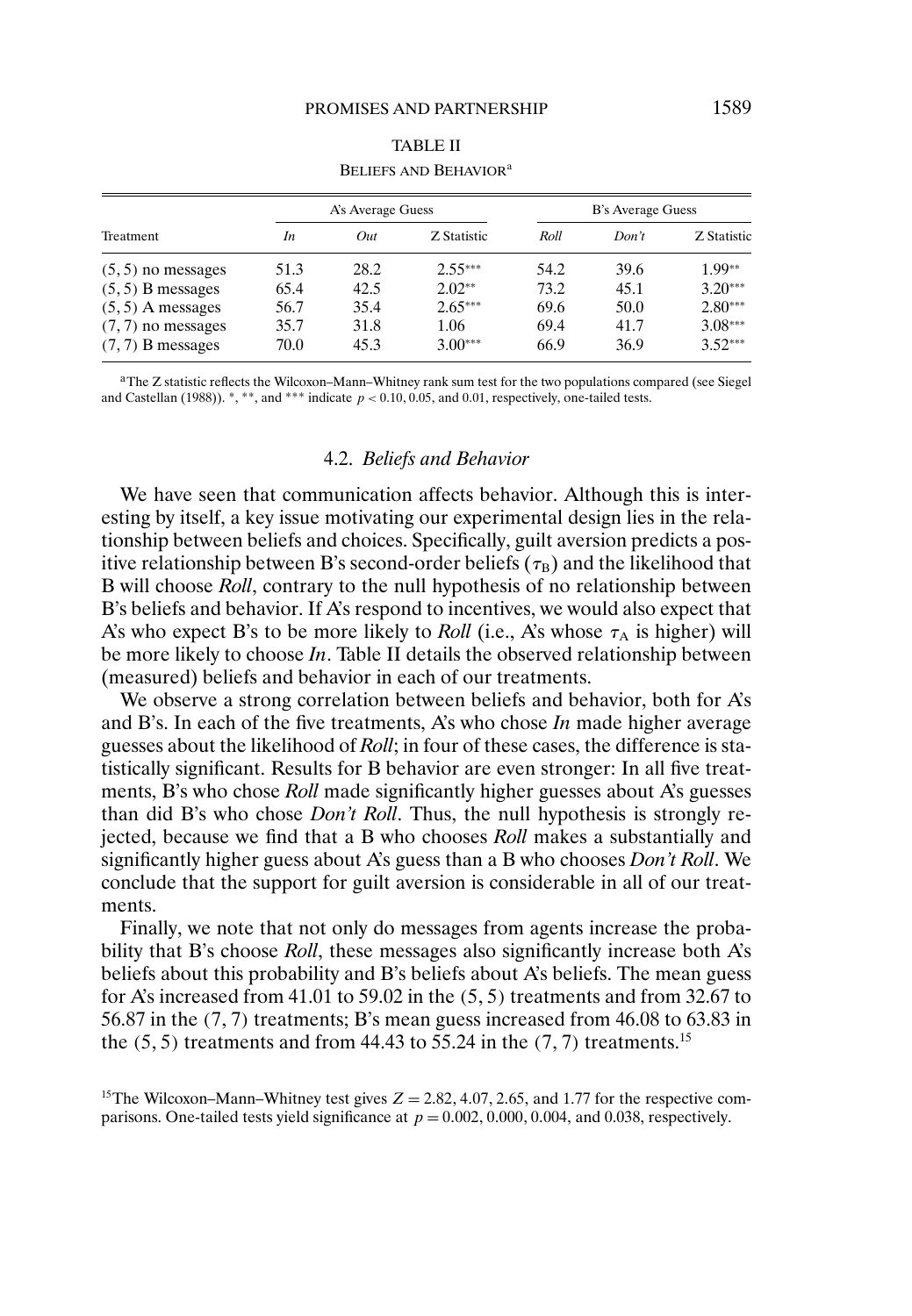# 1590 G. CHARNESS AND M. DUFWENBERG

# 4.3. *Promises*

We have seen that beliefs differ substantially for people who choose different actions. Is there some particular aspect to messages that causes these beliefs to be so affected by communication? We focus on whether or not a message contains a statement of intent or promise. Because messages can have nearly any form, this requires a classification of the messages. We use three rough categories: promises, empty talk, and no message; our classification is given in the Appendix, along with the raw data on individual choices.<sup>16</sup> Promises are only meaningful when they come from B (although one A nevertheless promised to choose *In*!), so we need only consider the two B-message treatments. The promises category is broad, including any statement of intent that we found. To be sure, some messages were on the boundary between promises and empty talk, and could arguably be placed in either category; nevertheless, the overall pattern is quite clear and is robust to alternative classifications.

The null hypothesis in this case is that statements of intent will not affect behavior, whereas our alternative hypothesis is that such statements will make cooperative behavior more likely. Table III shows A and B behavior according to whether a promise was sent or received.

In all cases but one, the *In* rate, the *Roll* rate, and the ex post (*In*-*Roll*) realizations were much higher following a promise than otherwise. Note that  $N$  is fairly small here, because we split the observations in each treatment into

|            | As In Rate |          |           | B's Roll Rate |       |           | (In, Roll) |       |           |
|------------|------------|----------|-----------|---------------|-------|-----------|------------|-------|-----------|
| Treatment  | P          | NP       | Z Stat    | P             | NP    | Z Stat    | P          | NP    | Z Stat    |
| (5, 5)     | 22/24      | 9/18     | $3.04***$ | 18/24         | 10/18 | $1.32*$   | 16/24      | 5/18  | $2.49***$ |
| B messages | (92%)      | $(50\%)$ |           | (75%)         | (56%) |           | (67%)      | (27%) |           |
| (7, 7)     | 16/24      | 7/25     | $2.71***$ | 20/24         | 4/25  | $4.71***$ | 14/24      | 1/25  | $4.13***$ |
| B messages | (67%)      | (28%)    |           | (83%)         | (16%) |           | (58%)      | (4%)  |           |
| Pooled     | 38/48      | 16/43    | $4.07***$ | 38/48         | 14/43 | $4.49***$ | 30/48      | 6/43  | $4.73***$ |
|            | (79%)      | (37%)    |           | (79%)         | (33%) |           | (62%)      | (14%) |           |

TABLE III PROMISES AND BEHAVIOR<sup>a</sup>

aP/NP means that a promise/no promise was sent or received. The Z stat reflects the test of proportions for the two populations compared.  $\ast$ ,  $\ast\ast$ , and  $\ast\ast\ast$  indicate  $p < 0.10, 0.05$ , and 0.01, respectively, one-tailed tests.

<sup>16</sup>It is common in social psychology to code responses according to various classifications. While we only consider the classification in the text, the complete messages are available on the *Econometrica* supplementary materials website for those readers who wish to consider alternative coding (Charness and Dufwenberg (2006)). In the Appendix to this article we provide all messages for one particular treatment ((5- 5) messages from B). Some of the messages are rather colorful and serve well to enliven proceedings in seminars. Consider, e.g., message 7 in session 3 of Table A.I, which contains a poem by Samuel Francis Smith and fictitious references to desires and advice from some famous persons.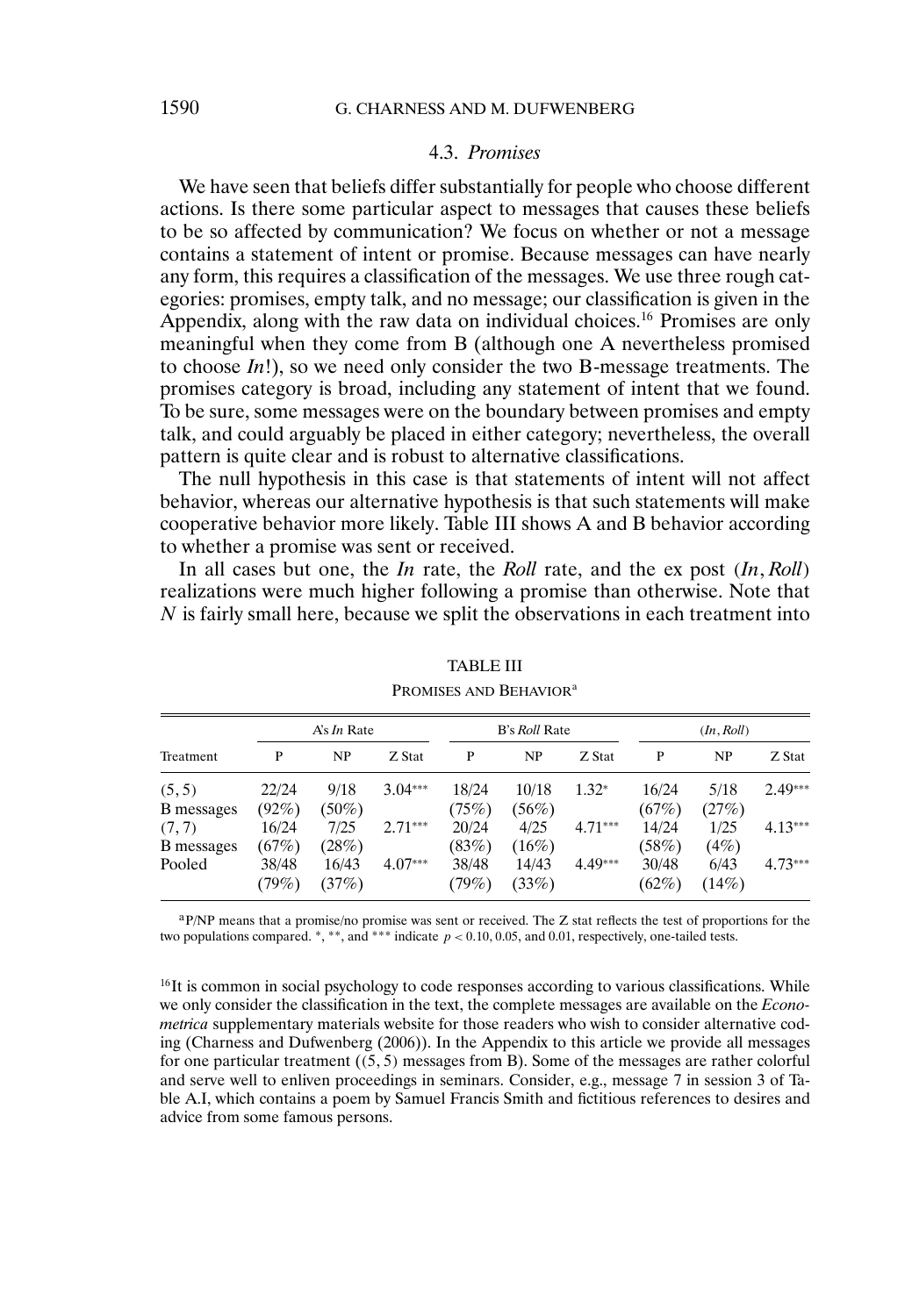|                   |      | Average A Guess |          |      | <b>Average B Guess</b> |          |  |
|-------------------|------|-----------------|----------|------|------------------------|----------|--|
| Treatment         | P    | NP              | Z Stat   | P    | NP                     | Z Stat   |  |
| (5, 5)            | 65.8 | 50.0            | $1.63*$  | 66.2 | 59.9                   | 1.10     |  |
| <b>B</b> messages | (24) | (18)            |          | (24) | (18)                   |          |  |
| (7, 7)            | 63.1 | 50.9            | $1.44*$  | 59.6 | 51.0                   | 1.17     |  |
| <b>B</b> messages | (24) | (25)            |          | (24) | (25)                   |          |  |
| Pooled            | 64.4 | 50.5            | $2.24**$ | 63.1 | 54.7                   | $1.74**$ |  |
|                   | (48) | (43)            |          | (48) | (43)                   |          |  |

#### TABLE IV

# PROMISES AND BELIEFS<sup>a</sup>

aP/NP means that a promise/no promise was sent or received. The number of observations is in parentheses. The Z stat reflects the Wilcoxon rank sum test for the two populations. \* and \*\* indicate  $p < 0.10$  and 0.05, respectively, one-tailed tests.

two categories; if we compensate for this by pooling the data from the two treatments, the differences in behavior are even more significant. Thus, we can strongly reject the null hypothesis in favor of the alternative.

Regarding statements of intent and beliefs, the null is that there is no relationship, while the alternative hypothesis is that guesses will be higher with promises. Table IV shows average A and B guesses in the B-message treatments, according to whether a promise was sent or received.

In every case, guesses are highest when a promise is made, but no withintreatment test is more than marginally significant. Once again, the number of observations is fairly small for these tests, and if we pool the data from the two treatments to increase the sample size, we do see results that are significant at  $p = 0.05$  on the indicated one-tailed test. Thus, the evidence tends to go against the null hypothesis, with promises affecting beliefs, but the effects are modest: In the pooled B-message treatments, A guesses after promises are 27.5% higher than after nonpromises, while B guesses after promises are 15.4% higher than after nonpromises.17

# 5. DISCUSSION

# 5.1. *Equilibrium and Learning*

Our primary goal is to test for guilt aversion, not whether people have correct beliefs about one another. Therefore, in Section 2.3, when we derived our key research hypothesis (that our measure of  $\tau_B$  is correlated with the likelihood

<sup>&</sup>lt;sup>17</sup>It is interesting to compare our results here with a finding of Glaeser, Laibson, Scheinkman, and Soutter (2000, pp. 821, 830). While we compare the effect of endogenously generated promises within a treatment, they make an across-treatment comparison of the effect of an exogenously specified promise opportunity (in another trust game). Their promise condition seems to anchor responses in accordance with the promise; this accords well with a guilt-aversion hypothesis.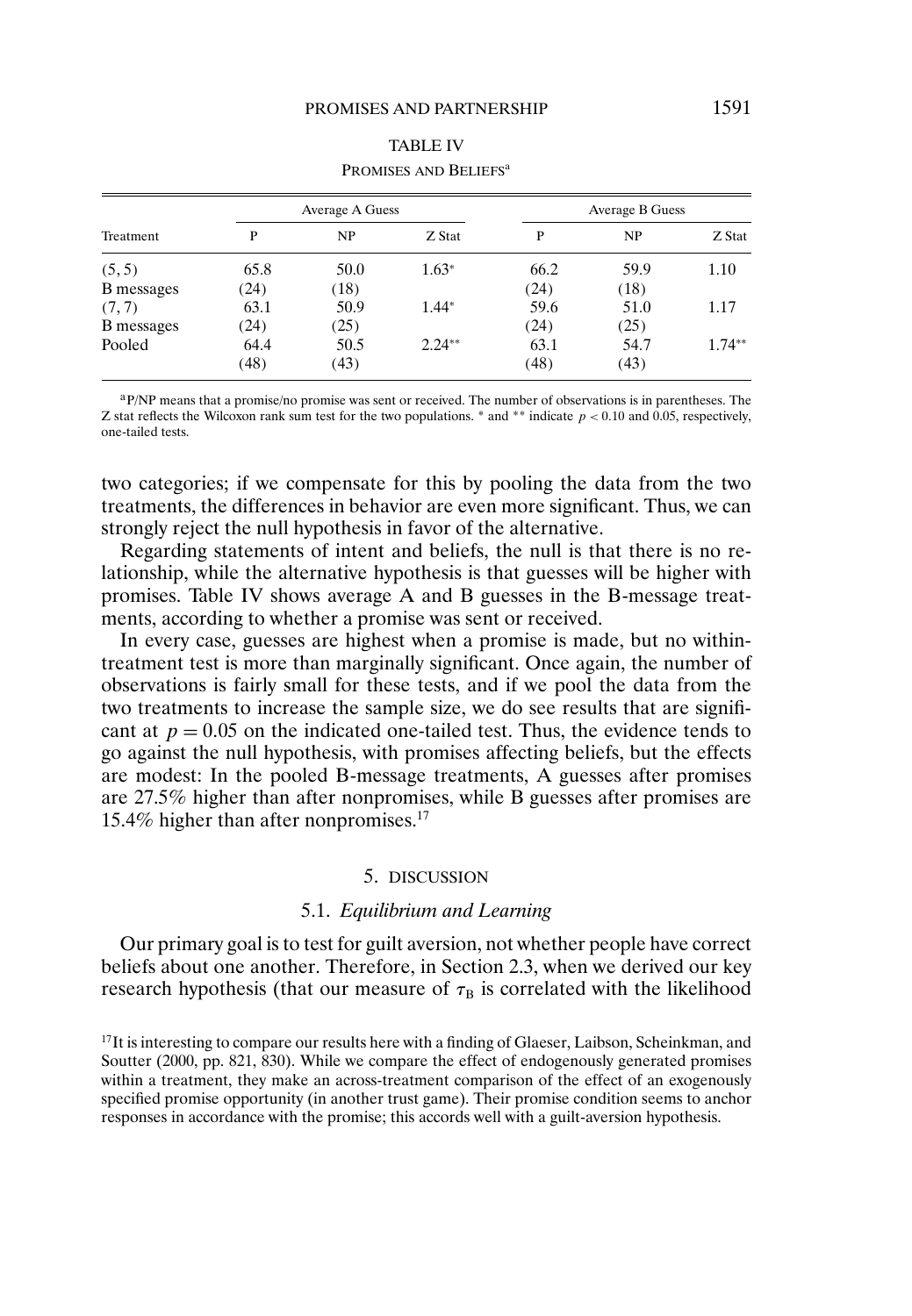of a *Roll* choice) we did not invoke any equilibrium supposition. If we were to do that, we would run the risk of incorrectly rejecting a valid insight about motivation only because people did not coordinate well. Moreover, given that we run a one-shot experiment, with no chance for learning, it seems a bit extreme to assume that people will be able to make accurate predictions about one another.

One might wonder what would happen if people played recurrently, allowing for learning. While leaving this for future research, we wish to point out a pertinent issue: The theory of learning in traditional games centers on assumptions regarding how players over time observe past strategic choices (or paths); see Fudenberg and Levine (1998). In psychological games, finding a best response may in addition require players to learn about the beliefs about beliefs of others. However, beliefs of other players are not easy to observe.

This raises important questions for experimentation as well as for theory. In experiments, is it possible to control beliefs about other player's beliefs? For example, by having the game played repeatedly round robin, and revealing each round the distribution of player B's choices, one might expect player A's beliefs to converge on actual play over time; if B infers this, then the same would be true for B's beliefs about A's beliefs. If, on the other hand, the distribution of play is not revealed, it may be much harder for players to learn. The theoretical issue in this connection concerns formulating appropriate equilibrium concepts for these different cases.<sup>18</sup>

## 5.2. *Alternative Theories of Motivation*

Our experiment is designed to allow us to test for guilt aversion, not to pit guilt aversion against alternative theories that may or may not explain our data. Nevertheless, it may be useful at this point to make a few comments about how some alternative models of social preferences (developed in response to experimental evidence indicating that decision makers are often not selfish) relate to our data.<sup>19</sup>

Models of distributional preferences (e.g., Fehr and Schmidt (1999), Bolton and Ockenfels (2000), Charness and Rabin (2002)) are not suitable for explaining the impact of communication in  $\Gamma_1$ . Participant B knows the distributional

<sup>&</sup>lt;sup>18</sup>Geanakoplos, Pearce, and Stacchetti (1989) develop several notions of equilibrium for psychological games. An earlier working paper version of this paper drew on their framework to develop a notion of guilt-aversion equilibrium. We dropped this material here because, as explained, our experimental design is not motivated with reference to any equilibrium. Battigalli and Dufwenberg (2005) argue that for many purposes (possibly including learning) the GPS framework needs to be generalized, and they extend the GPS analysis in several directions (including not assuming equilibrium, having incomplete information, and allowing updated beliefs to influence utility).

 $19$ For descriptions of the experimental evidence and the social-preferences literature it has inspired, see Fehr and Gächter (2000), Fehr and Schmidt (2002), and Sobel (2005). Guilt aversion is not covered.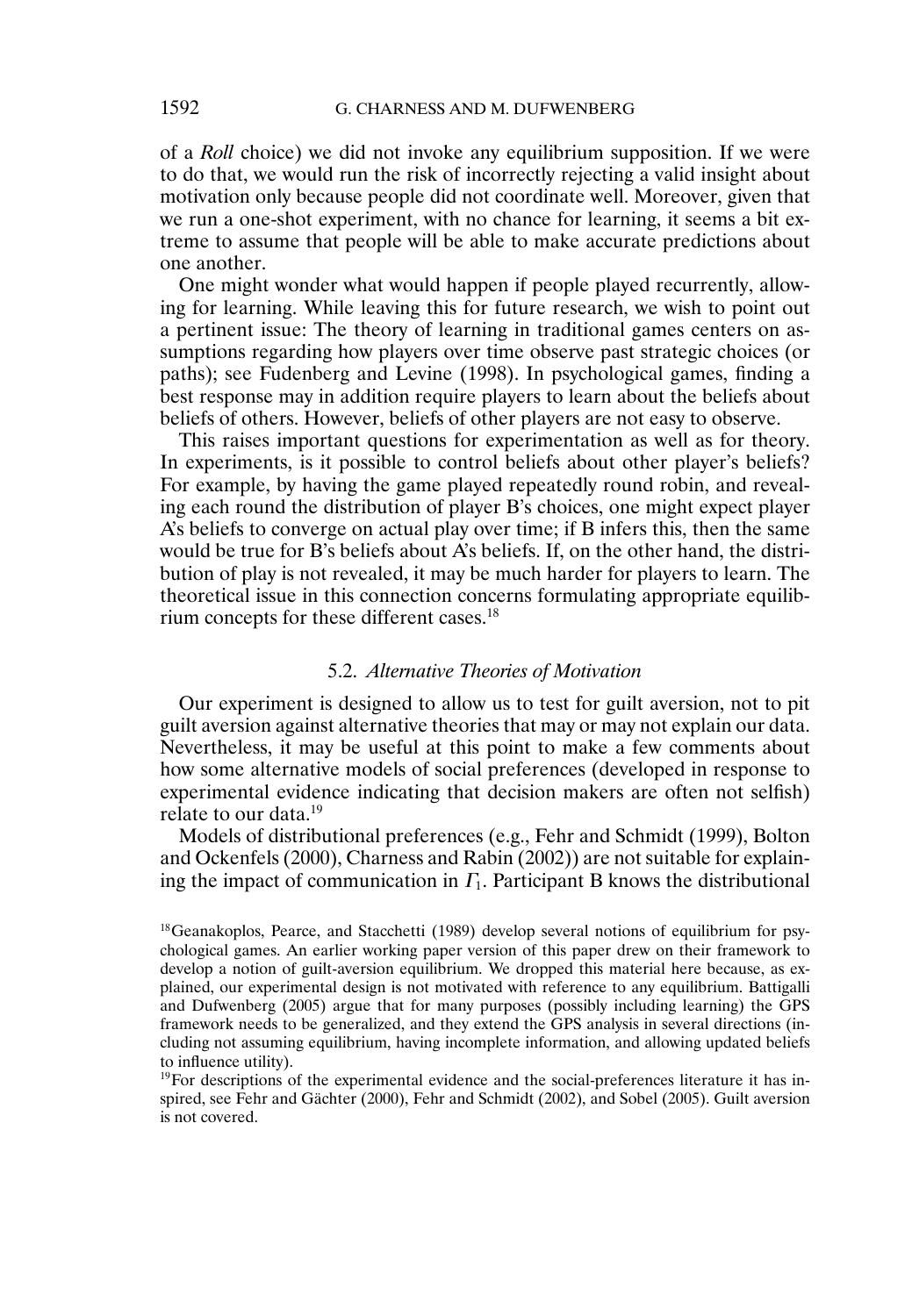consequences when she moves, so whether or not there is preceding communication cannot influence her choice.20

Models of "intentions-based reciprocity" (e.g., Rabin (1993), Dufwenberg and Kirchsteiger (2004)) build on psychological game theory and involve belief-dependent utility. Nevertheless, they would have difficulty explaining our result that promises reinforce trust and cooperation. To see why, look at  $\Gamma_1$ . Suppose B promises to *Roll*. If A believes this and if B believes that A believes this, then A comes across as *less* kind (because B realizes that A realizes that B gets a lower material payoff if B chooses *Roll* than if B chooses *Don't Roll*). Thus, B would have less reason to *Roll* than if B did not make the promise. Unlike with guilt aversion, promises, if believed, lead to reasons to renege when players are motivated by intentions-based reciprocity.

Levine (1998) and (part of) Gul and Pesendorfer (2005) develop models of "goodness-based reciprocity" in which (rather than having utilities depend directly on beliefs) players care about the perceived goodness of others' types. These models may be well suited for explaining the impact of communication in games, because they assume incomplete information about preference characteristics and the addition of preplay messages may create new signaling opportunities. However, as developed, these models presume equilibrium play, and issues analogous to those we discussed in Section 5.1 apply. We do not address this further here.

We will discuss one final motivational force at some length: a *fixed cost of lying*. Gneezy (2005) presents evidence that indicates that people do not like to lie. Our take is as follows: A guilt-averse person who lies and thereby influences others' beliefs suffers from guilt when he does not live up to these beliefs. This provides a disincentive to lie and a complementary objective to issue promises so as to gain commitment power in contexts where these statements would be believed. However, there is an alternative: Perhaps people experience a fixed and belief-independent cost of lying.<sup>21</sup> That, too, could explain our results about promises and about the ineffectiveness of A messages.

We now argue against this. First, guilt aversion, but not a fixed dislike of lying, predicts a positive relationship between the likelihood of *Roll* choices and  $\tau_B$  in  $\Gamma_1$ . Second, a fixed dislike of lying can explain selfless choice only in contexts where lying can occur, whereas guilt aversion is a generally applicable idea. Third, guilt aversion, but not a fixed dislike of lying, admits that in certain contexts decision makers do not suffer if they lie (as long as this is expected).<sup>22</sup>

<sup>&</sup>lt;sup>20</sup>The nondistributional element of Charness and Rabin (2002) does not apply here, because it would apply only to misbehavior by the first mover, whereas (in  $\Gamma_1$ ) B's only respond to favorable plays by A's.

 $21$ See Ellingsen and Johannesson (2004) for a model that incorporates such assumptions.

<sup>&</sup>lt;sup>22</sup>One example is poker, where players are (clearly!) expected to maximize their own earnings. A per se dislike of lying is not a factor in poker; leading poker texts actively encourage lies, or at least very deceptive use of language and demeanor. See Brunson (2002, pp. 427–428) for an example. Because no one expects truth-telling, there is no guilt associated with deceitful chit-chat.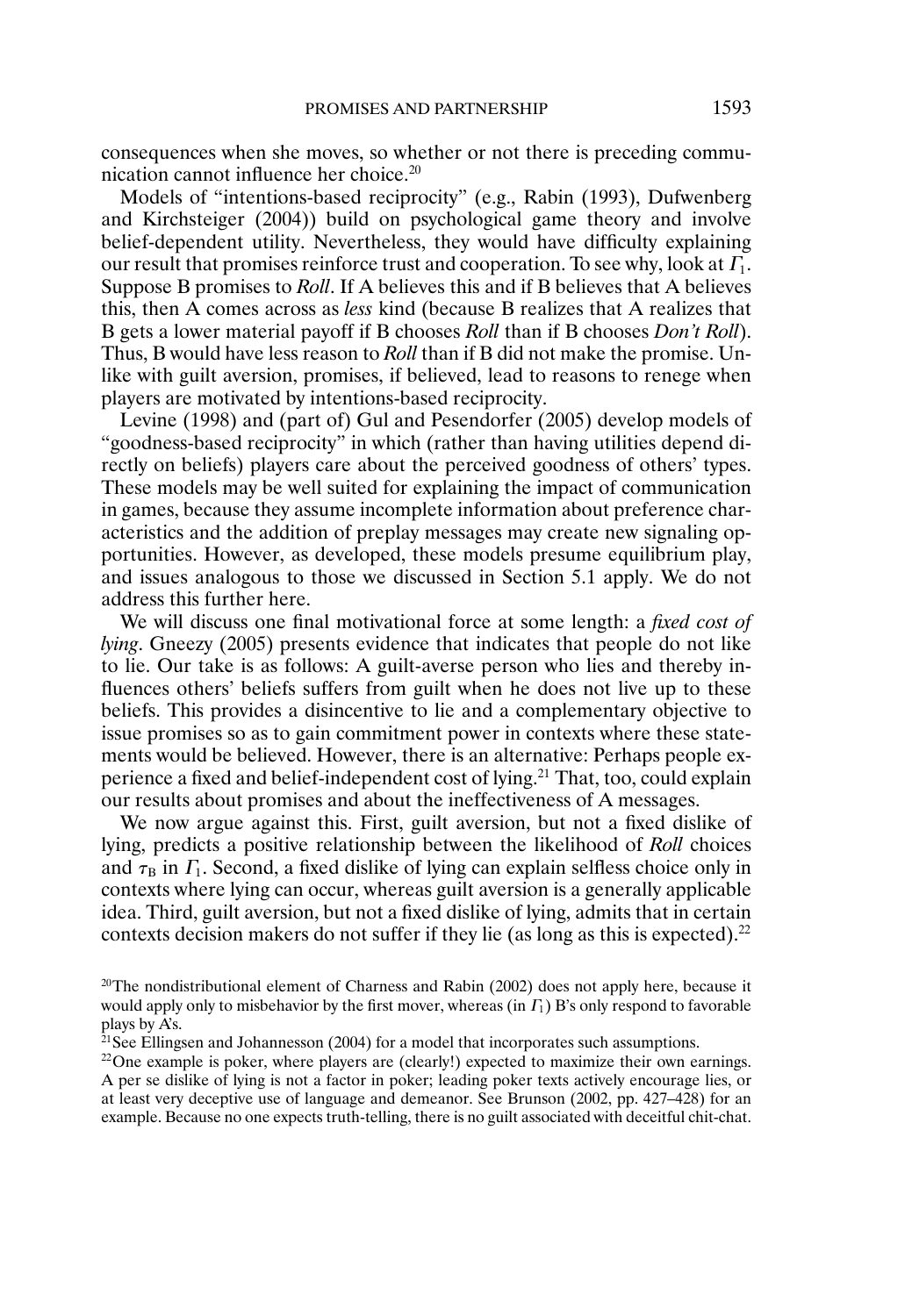Fourth, and finally, we can present a regression that supports guilt aversion over a fixed cost of lying: If the latter effect were present in our data, we might expect a difference in *Roll* behavior across the A-message and B-message treatments in the (5,5) outside-option case, controlling for B's guess. To test this, we perform a probit regression using only the data from these two treatments, with *Roll* as the dependent variable and dummy variables for A messages and for the interaction between A messages and B guesses (standard errors are in parentheses):

$$
Roll = -1.924 + 0.027 * Guess + 0.054 * A_m \text{message}
$$
  
(0.645) (0.010) (0.991)  

$$
-0.010 * A_m \text{message} * Guess.
$$
  
(0.015)

Participant B's guess is important for B's decision whether to *Roll*, but there is no difference across treatments (reflected in the insignificance of the coefficient of both terms with an A-message dummy). This indicates that, holding beliefs constant, B's in the B-message treatment are no more likely than B's in the A-message treatment to *Roll*, suggesting that a fixed dislike of lying is not a major factor in our data.

# 5.3. *Do Choices Cause Beliefs?*

It has been suggested to us that something akin to a false consensus effect (cf. Ross, Greene, and House (1977)) might produce a positive correlation between B's second-order beliefs and the likelihood of choosing *Roll*. False consensus usually means that a person believes others would act similarly rather than that a person believes others believe he or she would make a certain choice. The related idea here is that B's would think that other B's choose like them and that A's beliefs lean in this direction too. Hence B's beliefs about A's beliefs would resemble B's choice. This would suggest that choices shape beliefs about beliefs, rather than vice versa. Our design does not allow us to rule out that some effect along these lines affects our data.<sup>23</sup>

# 6. CONCLUSION

We examine the impact of communication in a one-shot principal–agent game designed to capture the essence of hidden action as treated in contract theory. We find that promises (or statements of intent) sent from agents to principals enhance trust, cooperation, and efficiency.

<sup>&</sup>lt;sup>23</sup>However, we note that a few recent papers test whether beliefs cause behavior or vice versa in various games, and conclude in favor of the former; see Croson and Miller (2004), Fischbacher, Gächter, and Fehr (2001), and Frey and Meier (2004).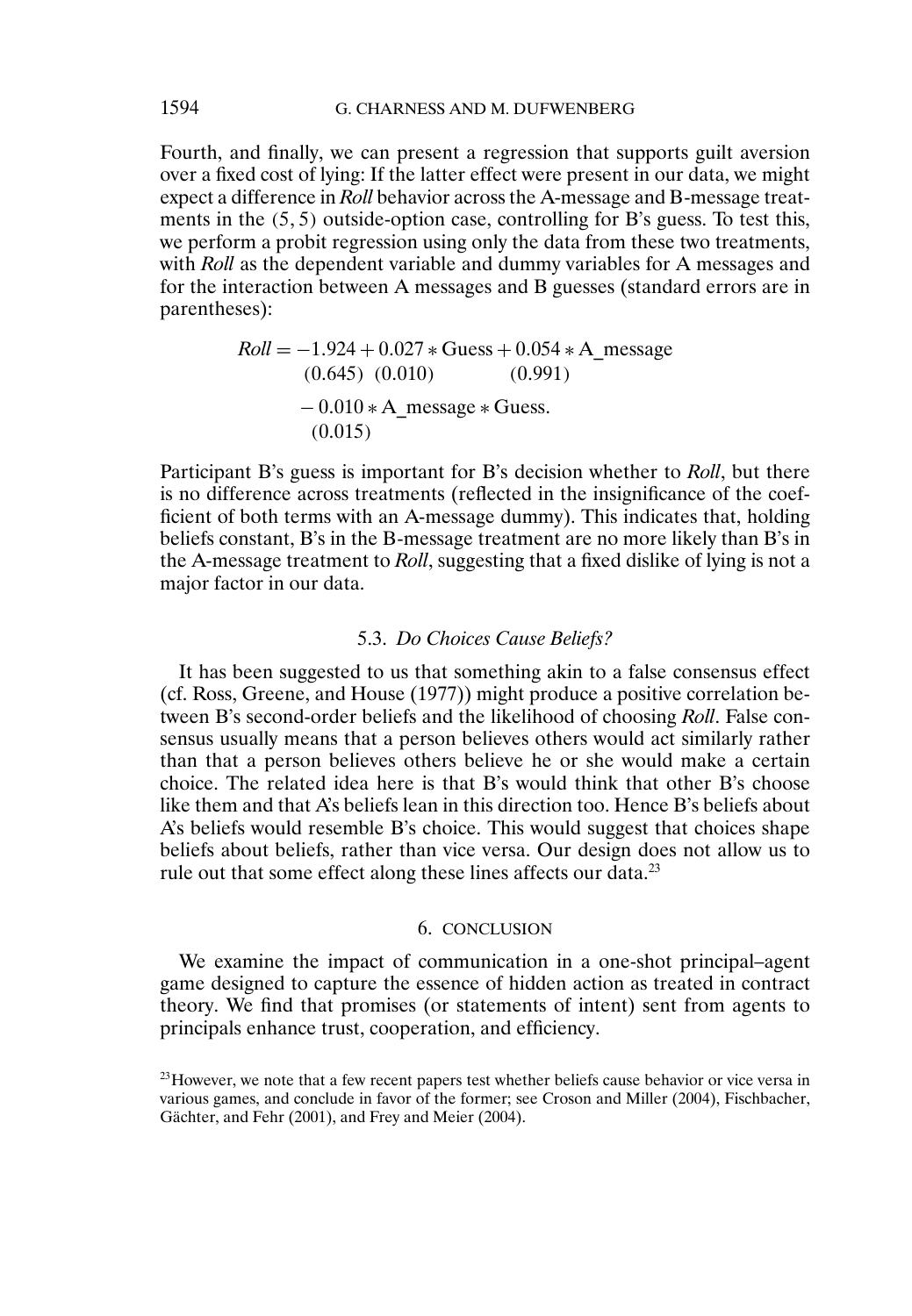The evidence squares well with a notion of guilt aversion, which implies that the more the agent believes his principal expects to be helped, the more likely the agent is to actually help. This ties in nicely with communication; words may affect the agent's beliefs (about what the principal expects) and so may change the degree of guilt he experiences.<sup>24</sup> A promise may feed a self-fulfilling series of beliefs about actions and beliefs, ultimately rendering the promise credible and so potentially attractive to an agent who may benefit from this commitment device.

Not all forms of communication are efficient in moving beliefs, motivation, and behavior. Neither messages by principals nor nonpromising messages by agents has a positive effect. This is not at odds with guilt aversion. Guilt aversion presumes that motivation is belief-dependent, in a particular way. However, guilt aversion in itself does not suggest which forms of communication move beliefs. In this area, we merely record our findings.

The idea of someone feeling guilty from letting others down extends beyond the trust game we have focused on for the most part. We propose that there are a variety of partnerships where guilt aversion and communication may be relevant. Examples include husband and wife, lawyer and client, procurement agency and contracted firm, inventor and producer, talented young golfer and rich sponsor, co-owners of firms, employer and employee, and cartelists. Beyond shedding light on specific partnerships and the impact of direct communication between the parties, we feel that guilt aversion may play a role in some other regards. We close the paper with some speculative remarks about this that are intended to inspire future research.

First, we propose that the ideas that go into the notion of guilt aversion may help explain subtle aspects regarding how people use language. Why do people discuss, argue, and debate so much? Perhaps they are bargaining on what they should all agree is the right thing to do. Perhaps guilt aversion makes people adhere to agreements once they are made. Perhaps guilt aversion can explain respect for democratic decision making from voters who have accepted the legitimacy of the rules of some political process.

Second, do people manipulate the guilt aversion of others in self-serving ways? For example, do authors of research papers attempt to convey, between the lines, the impression that they expect their paper to be accepted in a good journal? That would make sense if their referees were guilt averse; facing a marginal decision, such a referee may be swayed toward acceptance to avoid the guilt she would experience if she rejected the paper and let the authors down.

A final issue concerns the relationship between guilt aversion and social norms. The literature on social norms is vast (see Elster (1989) for a discussion). One central idea is to view a social norm as a moral expectation, which

<sup>&</sup>lt;sup>24</sup>This observation invites reflection on the idea that the *framing* of a (psychological) game may affect beliefs, and thus affect motivation and behavior. Dufwenberg, Gächter, and Hennig-Schmidt (2005) explore this idea.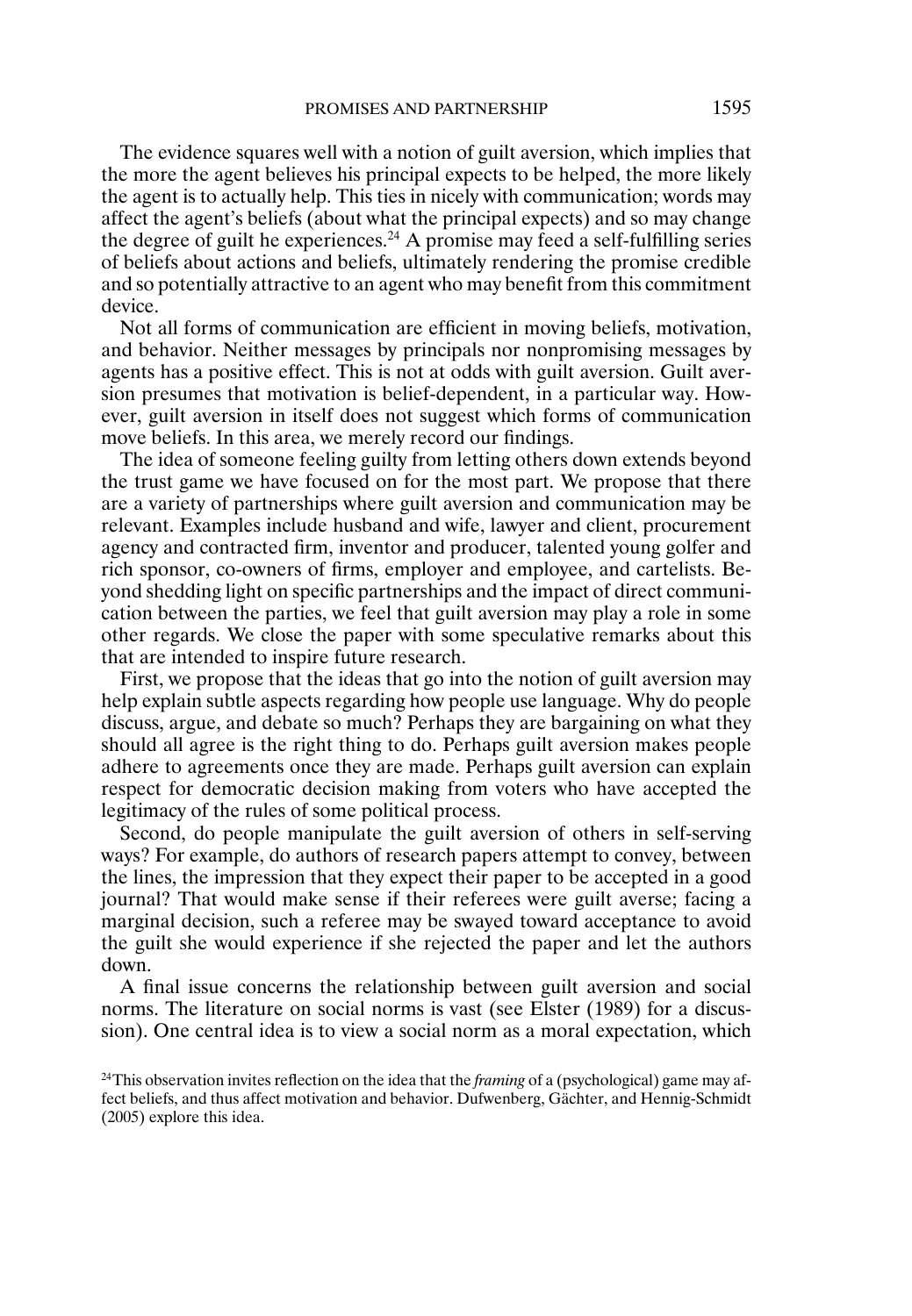people are inclined to live up to.<sup>25</sup> We suggest that in many cases guilt aversion can provide a form of microfoundation for this. Take the case of tipping as an example. Waiters and waitresses in the United States generally expect a 15% tip; this norm may shape everyone's expectations. Yet, guilt aversion may furnish an underlying motivation for why people behave accordingly. There is a norm, it shapes the server's expectation, and the customer lives up to this expectation because he would feel guilty if he did not.<sup>26</sup>

*Dept. of Economics, University of California at Santa Barbara, 2127 North Hall, Santa Barbara, CA 93106-9210, U.S.A.; charness@econ.ucsb.edu, http://www.econ.ucsb.edu/~charness/*

*and*

*Dept. of Economics & Economic Science Laboratory, University of Arizona, Tucson, AZ 85721-0108, U.S.A.; martind@eller.arizona.edu, http://www. u.arizona.edu/~martind1/.*

*Manuscript received December, 2003; final revision received May, 2006.*

# APPENDIX: MESSAGES

The complete messages are available on the *Econometrica* supplementary materials websites, Charness and Dufwenberg (2006). Here we provide all messages for only one particular treatment, namely the '(5, 5) messages from B' treatment, alongside the subjects' choises and our messages classification.

In the appendix table,  $P =$  Promise,  $E =$  Empty Talk,  $N =$  No Message,  $R =$ *Roll*, and DR = *Don't Roll*.

| TABI E A I |
|------------|
|------------|

|  | $(5, 5)$ MESSAGES FROM B |  |
|--|--------------------------|--|
|--|--------------------------|--|

| Sess. | ID | Message                                                                                                                                              | Class |     |      |
|-------|----|------------------------------------------------------------------------------------------------------------------------------------------------------|-------|-----|------|
|       |    | Please choose In so we can get paid more.                                                                                                            | Н,    | Out | - DR |
|       |    | Choose in, I will roll dice, you are $5/6$ likely to get 2,3,4,5, or 6 P<br>$\rightarrow$ \$12. This way both of us will win something.              |       | -In | DR.  |
|       |    | If you stay in, the chances of the die coming up other than 1 are<br>5 in 6 – pretty good. Otherwise, we'd both be stuck at \$5. (If you<br>opt out) | $-E$  | In  | - DR |

*Continues*

<sup>25</sup>See Bernheim (1994) and Dufwenberg and Lundholm (2000; note especially footnote 5) for models in this spirit.

<sup>26</sup>This is not to say that expectations regarding tipping in restaurants can never be manipulated. Anecdotal evidence illustrates this point: At the *Crab House* restaurant in San Francisco, guests are given a plastic card that reads (in six languages), "Thank you for dining with us. Many guests ask us about tipping. We want you to know that no additional tip or service charge has been added to your bill. In the United States, quality service is rewarded with a tip, or gratuity, of at least 15%."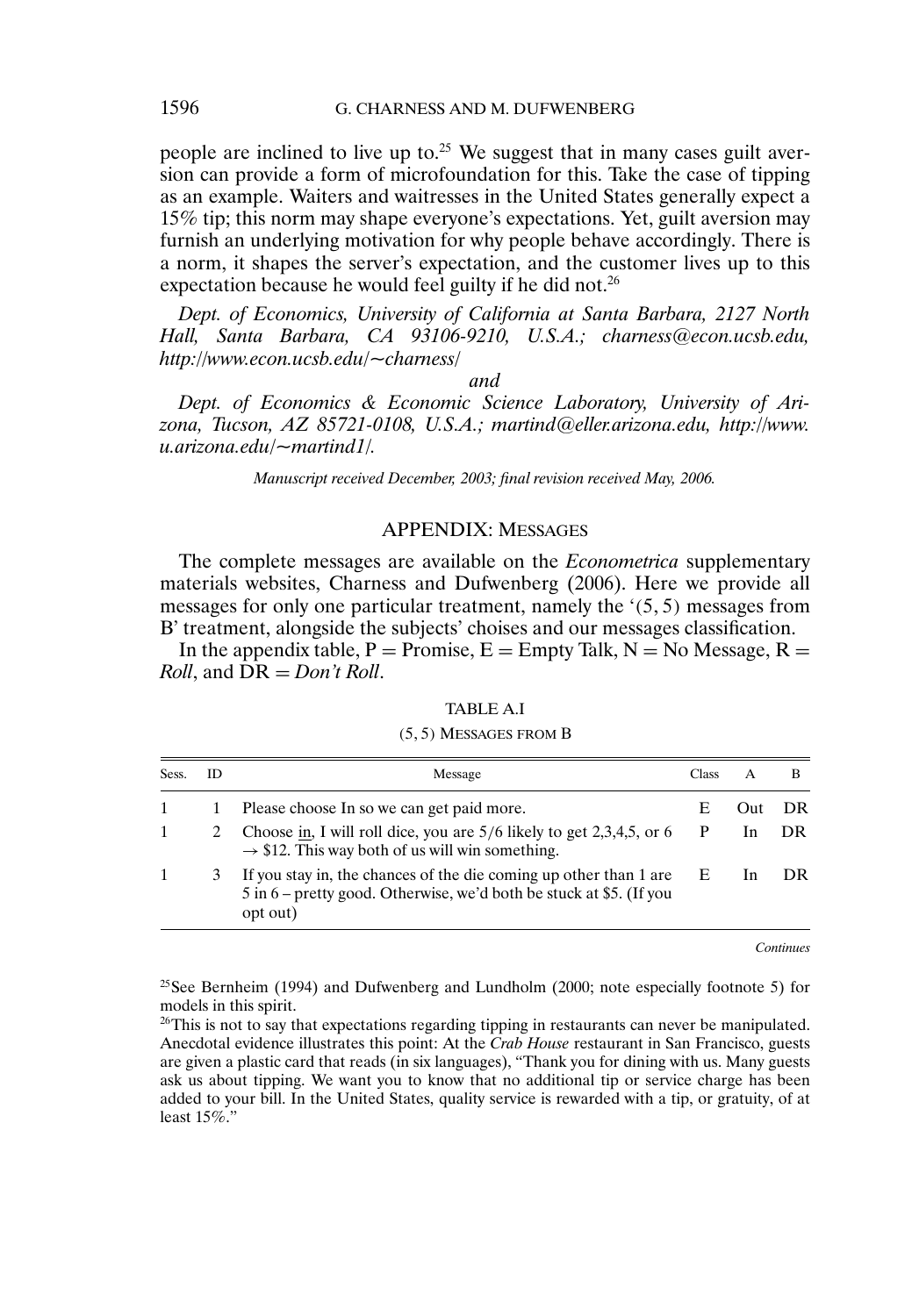# PROMISES AND PARTNERSHIP 1597

## TABLE A.I—*Continued*

| Sess.        | ID | Message                                                                                                                                                                                                                                                                                                                                                                                                                                                   | Class | А   | В  |
|--------------|----|-----------------------------------------------------------------------------------------------------------------------------------------------------------------------------------------------------------------------------------------------------------------------------------------------------------------------------------------------------------------------------------------------------------------------------------------------------------|-------|-----|----|
| 1            | 4  | I have to do laundry tonight and I really don't want to do it!<br>But I don't have any clean underwear left and I don't want to<br>go commando tommorrow. We'll see what I decide tonight. This<br>man acts funny doesn't he? But he seems cool, he's quite a char-<br>acter. All this mystery is kinda cool.                                                                                                                                             | E     | Out | R  |
| 1            | 5  | If you will choose "In", I will choose to roll. This way, we both<br>have an opportunity to make more than \$5! $\circledcirc$                                                                                                                                                                                                                                                                                                                            | P     | In  | R  |
| 1            | 6  |                                                                                                                                                                                                                                                                                                                                                                                                                                                           | N     | Out | R  |
| 1            | 7  | If I roll a $2-6$ (you'll know when you receive the \$, you will give<br>\$5.00 to a stranger.<br>[If then there is a line, under which is written "Sign here if you<br>are so kind]]<br>Thanks.                                                                                                                                                                                                                                                          | P     | In  | R  |
| $\mathbf 1$  | 8  | You'll still be gaining more than if I had chosen Don't roll.<br>The fairest thing to do is if you opt "IN". Then I will proceed<br>to choose "roll." That way you and I have 5/6 chances to make<br>money for the both of us. That's much better than just making<br>\$5 each. Increases both our chances. Thanks.                                                                                                                                       | P     | In  | R  |
| 1            | 9  | Choose In and I will Roll You have my word                                                                                                                                                                                                                                                                                                                                                                                                                | P     | In  | DR |
| 1            | 10 | <b>Good luck</b><br>I do not know what I'm going to do, so I have no hints on how<br>to advise you on choosing "in" or "out." Though it would be<br>beneficial for me to pick don't roll and hope you pick "in", I also<br>like to give you a chance to gain some cash. Who knows?                                                                                                                                                                        | E     | In  | R  |
| 1            | 11 | What's up? Good luck on your decision. Choose whatever. If<br>you choose "out," you get only \$10 total. If you choose "In," you<br>can get \$17 total instead of only \$10. 7 bucks is a lot of money!                                                                                                                                                                                                                                                   | E     | In  | DR |
| $\mathbf{1}$ | 12 | Hey. OK I think that the best way for both of us to make a profit<br>is for you to choose IN and for me to roll. That way we both<br>make some money. There's no point in me not rolling because<br>that would give you and me less profit. So I'm a roller if you're<br>in $\odot$ .                                                                                                                                                                     | P     | In  | DR |
| 1            | 13 | take a risk                                                                                                                                                                                                                                                                                                                                                                                                                                               | E     | In  | R  |
| 1            | 14 | If you choose IN the first round and then I will choose Don't<br>Roll at first. I will get \$14 but then after that I will choose roll<br>each time after the 1 <sup>st</sup> role. Chances are most likely you will get<br>\$12 and I will get only \$10. I will the only take 7 rolls for you to<br>get even with me. That way we both leave with a good amount of<br>money. Hope you have a great evening and that this works out<br>for both of us. ☺ | E     | Out | R  |
| $\mathbf 1$  | 15 | If you choose in I'll roll.<br>Why? If you choose out, we walk out with \$10 each. If you<br>choose IN & I choose IN then both of us coin. So it's a compro-<br>mise. By agreeing to this I guarantee myself more \$ than risking<br>you choose out. So if you choose out I get \$10 (\$5 diff.) if you<br>choose in I get \$15 vs. \$19 (\$4 diff.). that's why                                                                                          | P     | In  | R  |

*Continues*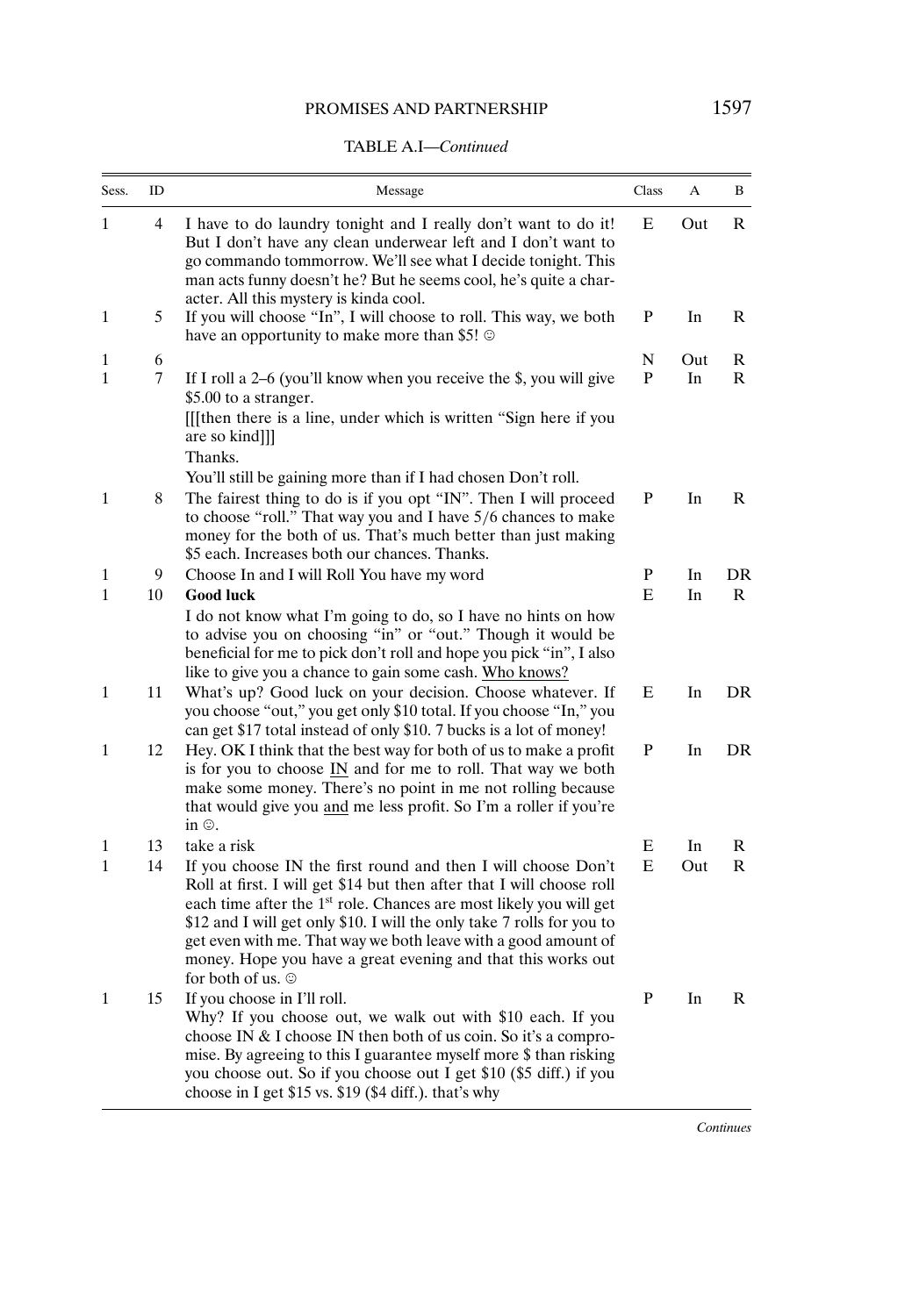| Sess.        | ID | Message                                                                                                                                                                                                                                                                                                                                                                                                                                                                                                                                       | Class | А   | В   |
|--------------|----|-----------------------------------------------------------------------------------------------------------------------------------------------------------------------------------------------------------------------------------------------------------------------------------------------------------------------------------------------------------------------------------------------------------------------------------------------------------------------------------------------------------------------------------------------|-------|-----|-----|
| 1            | 16 |                                                                                                                                                                                                                                                                                                                                                                                                                                                                                                                                               | N     | Out | DR  |
| $\mathbf{1}$ | 17 |                                                                                                                                                                                                                                                                                                                                                                                                                                                                                                                                               | N     | Out | R   |
| 1            | 18 | Choose "In" so we can both make some \$\$ What are the chances<br>me rolling a 1? I'll try my best.                                                                                                                                                                                                                                                                                                                                                                                                                                           | P     | In  | R   |
| 2            | 1  | I'm going to roll.                                                                                                                                                                                                                                                                                                                                                                                                                                                                                                                            | P     | Out | R   |
| 2            | 2  | I'll choose roll.                                                                                                                                                                                                                                                                                                                                                                                                                                                                                                                             | P     | In  | R   |
| 2            | 3  | I will choose roll.                                                                                                                                                                                                                                                                                                                                                                                                                                                                                                                           | P     | In  | DR  |
| 2            | 4  | I'm going to choose roll                                                                                                                                                                                                                                                                                                                                                                                                                                                                                                                      | P     | In  | R   |
| 2            | 5  | choose in, & I'll roll.                                                                                                                                                                                                                                                                                                                                                                                                                                                                                                                       | P     | In  | R   |
| 2            | 6  | You can have the 2 extra dollars. I'll be nice and choose to roll.<br>☺                                                                                                                                                                                                                                                                                                                                                                                                                                                                       | P     | In  | R   |
| 2            | 7  |                                                                                                                                                                                                                                                                                                                                                                                                                                                                                                                                               | N     | In  | R   |
| 2            | 8  | Hey, choose in and I will roll. You have to like your odds that<br>I will roll a 2,3,4,5, or 6.5/6 odds ain't bad.                                                                                                                                                                                                                                                                                                                                                                                                                            | P     | In  | DR. |
| 2            | 9  | If you choose "In", I'll choose Roll and you've got a 5/6 chance<br>of getting \$12.                                                                                                                                                                                                                                                                                                                                                                                                                                                          | P     | In  | R   |
| 2            | 10 | Stay IN, I really need the money.                                                                                                                                                                                                                                                                                                                                                                                                                                                                                                             | E     | In  | R   |
| 2            | 11 | If you choose IN, and I roll, the chances of our getting the most \$<br>are very high. The likelyhood of my rolling a 1 is small compared<br>to the chances of rolling a 2–6. So we both get cash.                                                                                                                                                                                                                                                                                                                                            | E     | Out | DR  |
| 2            | 12 | Hi, well I'm going to Roll so you have at least a shot for more<br>money. I hope it works out.                                                                                                                                                                                                                                                                                                                                                                                                                                                | P     | In  | R   |
| 3            | 1  | Hopefully I'll make a lucky role.                                                                                                                                                                                                                                                                                                                                                                                                                                                                                                             | E     | Out | DR. |
| 3            | 2  | It's much more likely that I'll roll a 2–6 and thus get more money<br>then if we don't roll or choose out. I promise that I won't cheat<br>you and that I'll choose to roll. ©                                                                                                                                                                                                                                                                                                                                                                | P     | In  | R   |
| 3            | 3  | Tee hee, this is kinda Twilight Zone – ism; Why not "go for it",<br>eh? I hope you have a lovely evening as well.                                                                                                                                                                                                                                                                                                                                                                                                                             | E     | Out | R   |
| 3            | 4  | Hello fair stranger, anonymous partner  Choose whatever you<br>want. Far be it from me to influence your decision, but I think<br>you should choose "in" and I should choose "roll" and we should<br>take the chance at both earning as much as we can. 5 chances out<br>of 6 say it'll work, and I'm totally broke, looking to rake in stray<br>cash however I can. I feel the luck in the air.<br>I don't really have much else to say. Hope you're doing well,<br>whoever you are.<br>Yes.<br>That's all.<br>Random note from random human | E     | In  | R   |
| 3            | 5  | Both of 'us' can earn.                                                                                                                                                                                                                                                                                                                                                                                                                                                                                                                        | E     | In  | DR  |

TABLE A.I—*Continued*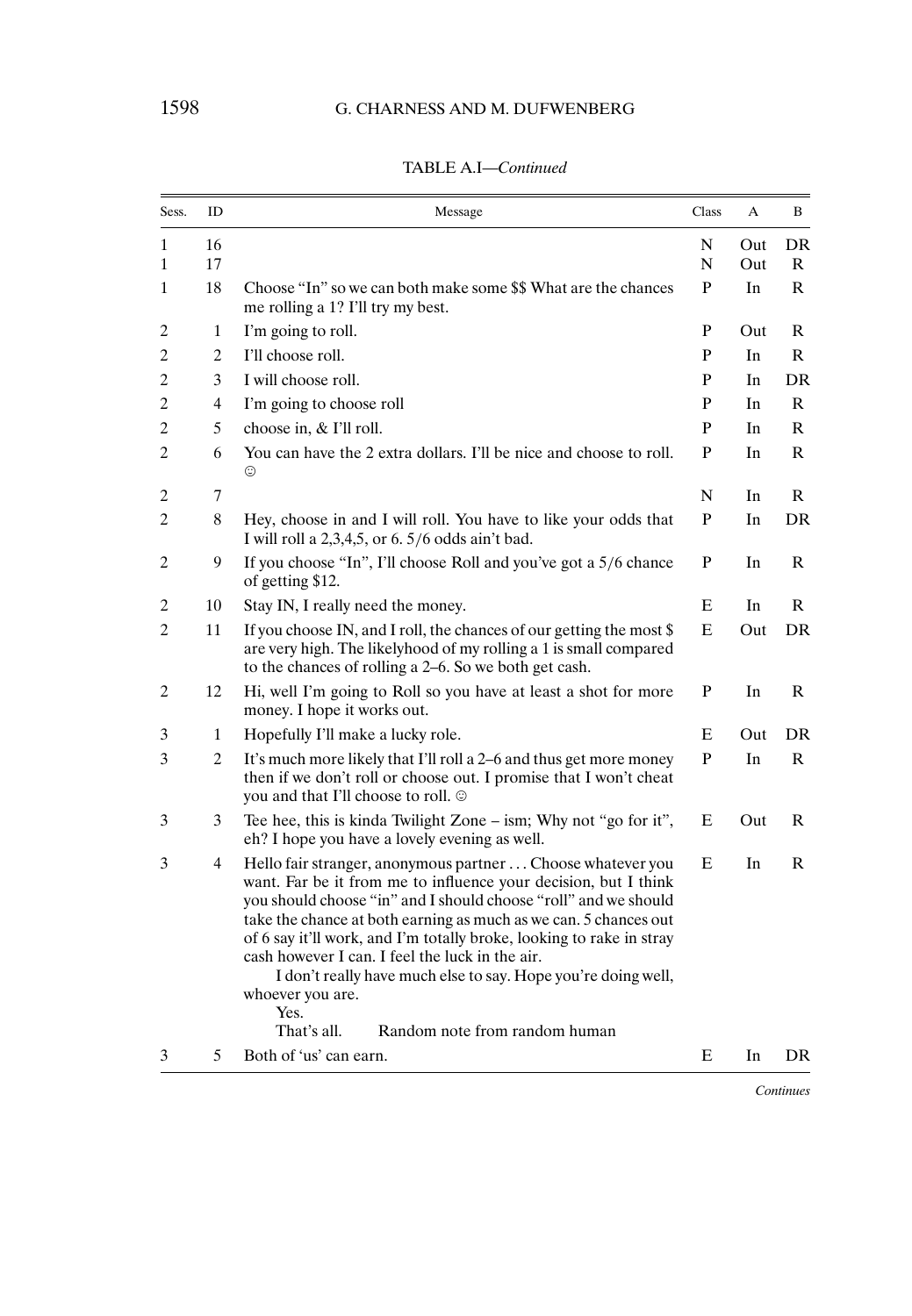| TABLE A.I—Continued |  |
|---------------------|--|
|---------------------|--|

| Sess. | ID | Message                                                                                                                                                                                                                                                                                                                                                                                                                                                                           | Class | А   | В  |
|-------|----|-----------------------------------------------------------------------------------------------------------------------------------------------------------------------------------------------------------------------------------------------------------------------------------------------------------------------------------------------------------------------------------------------------------------------------------------------------------------------------------|-------|-----|----|
| 3     | 6  | Ok. You're probably thinking, lets chose out, and I'll at least get<br>5 bucks. But<br>Chose 'IN', and I WILL chose to roll.<br>The probability that I will roll a $2,3,4,5$ , or 6 is pretty high, and<br>I think worthy of trying for.<br>(I have no way of assuring you that I will roll  but, its probably<br>worth going for, you'll get \$12 for finding out, where I could get<br>\$10.)                                                                                   | P     | In  | R  |
| 3     | 7  | x. I WILL ROLL<br>I will roll, so if you stay in, you've got a 5/6 chance of getting<br>\$12.<br>If you don't mind the risk, if you stay in we'll both probably get<br>more than \$5  Pretty cool to get money, eh? I'm kinda bored.<br>Hope you've had a great day so far!<br>My country Tis of Thee<br>Sweet Land of Liberty<br>Of Thee I sing.<br>Land where my fathers died<br>Land of the Pilgrim's Pride<br>On every mountainside<br>Let freedom ring.                      | P     | In  | R  |
| 3     | 8  | George W. Bush wants you to go in! Bin Laden says "out"! ©<br>Lets together get the most \$ out of this that we can. $\Rightarrow$<br>you 12<br>$\mathbf{0}$<br>0 <sub>5</sub><br>me 10 10 14 5<br>I promise not to do this one. $\uparrow$<br>I promise I will choose to roll. You can have the extra \$2 bucks.<br>It's good karma.<br>Thanks.<br>I will choose ROLL in any case considering I will get the same<br>amount no matter what you choose, as long as you choose IN. | P     | In  | DR |
| 3     | 9  | please excuse the awful handwriting. I'm trying<br>I'm choosing ROLL, which gives you a chance to get \$12 instead                                                                                                                                                                                                                                                                                                                                                                | P     | In  | R  |
| 3     | 10 | of \$5, so stay. It's a risk, but you could end up getting a lot more.<br>If you choose in then I'm going to choose roll. This gives you<br>a 5/6 chance of getting 12 dollars. That is 7 more than if you<br>choose out. Since the money is free anyway – why not believe<br>me. I'm don't lie - I promise I will choose roll.                                                                                                                                                   | P     | In  | R  |
| 3     | 11 | If you choose $\underline{IN}$ you have the best opportunity to make the most<br>money. You have a $5/7$ chance of making more money! So $\underline{IN}$<br>would be your best bet. Cheers. $\circledcirc$                                                                                                                                                                                                                                                                       | E     | In  | DR |
| 3     | 12 | Choose IN.<br>I promise I'll ROLL.                                                                                                                                                                                                                                                                                                                                                                                                                                                | P     | Out | R  |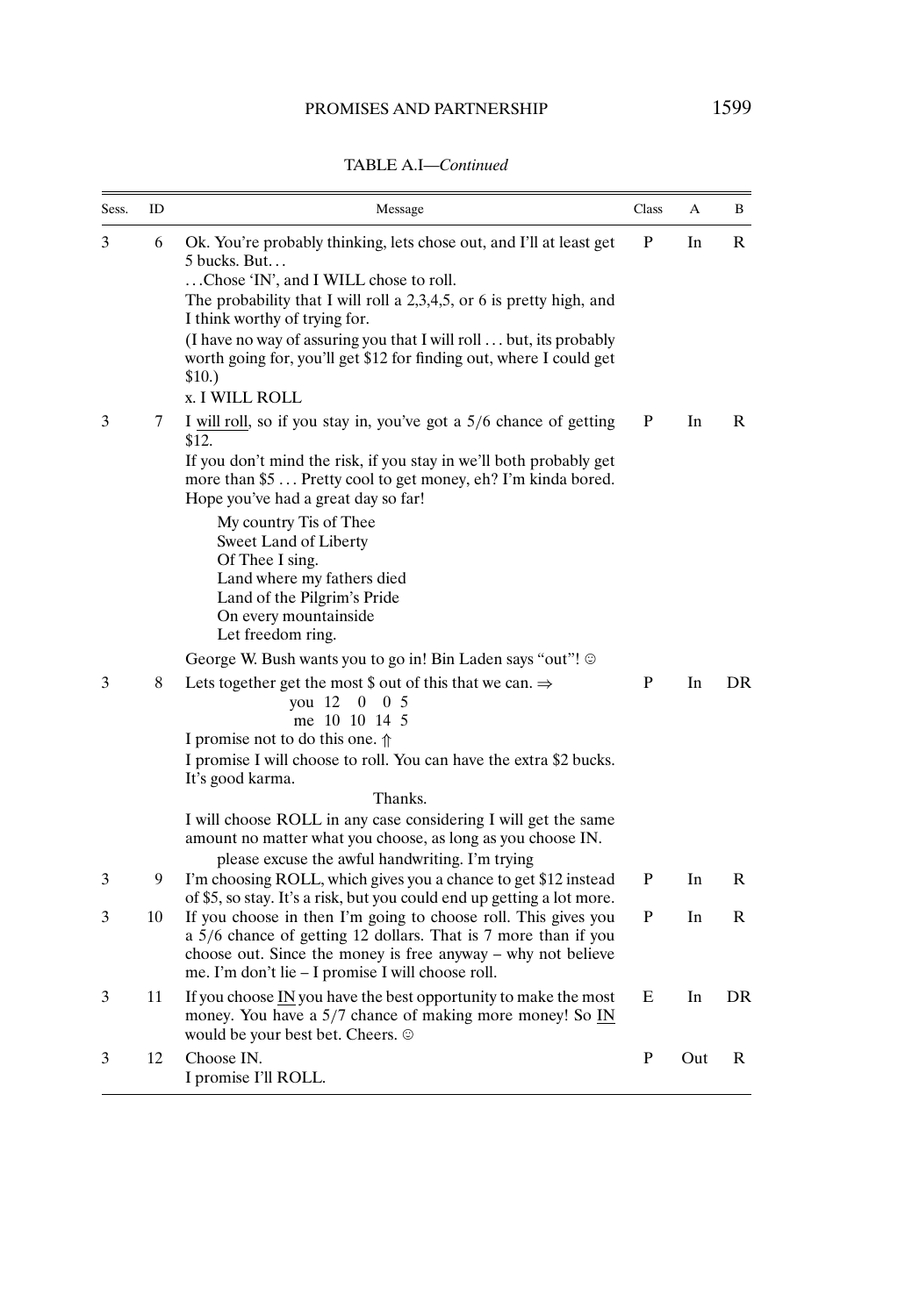#### REFERENCES

- BACHARACH, M., G. GUERRA, AND D. ZIZZO (2001): "Is Trust Self-Fulfilling? An Experimental Study," Mimeo, University of Oxford, Department of Economics. [1585]
- BATTIGALLI, P., AND M. DUFWENBERG (2005): "Dynamic Psychological Games," Mimeo, IGIER, Bocconi University. [1592]
- BAUMEISTER, R., A. STILLWELL, AND T. HEATHERTON (1994): "Guilt: An Interpersonal Approach," *Psychological Bulletin*, 115, 243–267. [1584]
- (1995): "Personal Narratives About Guilt: Role in Action Control and Interpersonal Relationships," *Basic and Applied Social Psychology*, 17, 173–198. [1584]
- BERG, J., J. DICKHAUT, AND K. MCCABE (1995): "Trust, Reciprocity, and Social History," *Games and Economic Behavior*, 10, 122–142. [1580]
- BERNHEIM, D. (1994): "A Theory of Conformity," *Journal of Political Economy*, 102, 841–877. [1596]
- BOLTON, G., AND A. OCKENFELS (2000): "ERC: A Theory of Equity, Reciprocity, and Competition," *American Economic Review*, 90, 166–193. [1592]
- BOLTON, P., AND M. DEWATRIPONT (2005): *Contract Theory*. Cambridge, MA: MIT Press. [1579]
- BRUNSON, D. (2002): *Super System: A Course in Power Poker* (Third Ed.). New York: Cardoza. [1593]
- CHARNESS, G., AND M. DUFWENBERG (2006): "Supplement to 'Promises and Partnership'," *Econometrica Supplementary Material*, 74, http://www.econometricsociety.org/ecta/supmat/ 5008instructions.pdf. [1585,1590,1596]
- CHARNESS, G., AND M. RABIN (2002): "Understanding Social Preferences with Simple Tests," *Quarterly Journal of Economics*, 117, 817–869. [1592,1593]
- (2005): "Expressed Preferences and Behavior in Experimental Games," *Games and Economic Behavior*, 53, 151–169. [1585]
- CRAWFORD, V. (1998): "A Survey of Experiments on Communication via Cheap Talk," *Journal of Economic Theory*, 78, 286–298. [1584]
- CROSON, R., AND M. MILLER (2004): "Explaining the Relationship Between Action and Beliefs: Projection vs. Reaction," Mimeo. [1594]
- DAWES, R., J. MCTAVISH, AND H. SHAKLEE (1977): "Behavior, Communication, and Assumptions about Other People's Behavior in a Commons Dilemma Situation," *Journal of Personality and Social Psychology*, 35, 1–11. [1582]
- DUFWENBERG, M. (2002): "Marital Investment, Time Consistency, and Emotions," *Journal of Economic Behavior and Organization*, 48, 57–69. [1585]
- DUFWENBERG, M., S. GÄCHTER, AND H. HENNIG-SCHMIDT (2005): "The Framing of Games and the Psychology of Strategic Choice," Mimeo. [1595]
- DUFWENBERG, M., AND U. GNEEZY (2000): "Measuring Beliefs in an Experimental Lost Wallet Game," *Games and Economic Behavior*, 30, 163–182. [1580,1585]
- DUFWENBERG, M., AND G. KIRCHSTEIGER (2004): "A Theory of Sequential Reciprocity," *Games and Economic Behavior*, 47, 268–298. [1593]
- DUFWENBERG, M., AND M. LUNDHOLM (2000): "Social Norms and Moral Hazard," *Economic Journal*, 111, 506–525. [1596]
- ELLINGSEN, T., AND M. JOHANNESSON (2004): "Promises, Threats and Fairness," *Economic Journal*, 114, 397–420. [1582,1587,1593]
- ELSTER, J. (1989): "Social Norms and Economic Theory," *Journal of Economic Perspectives*, 3, 99–117. [1595]
- FARRELL, J., AND M. RABIN (1996): "Cheap Talk," *Journal of Economic Perspectives*, 10, 103–118. [1584]
- FEHR, E., AND S. GÄCHTER (2000): "Fairness and Retaliation: The Economics of Reciprocity," *Journal of Economic Perspectives*, 14, 159–181. [1592]
- FEHR, E., AND K. SCHMIDT (1999): "A Theory of Fairness, Competition, and Cooperation," *Quarterly Journal of Economics*, 114, 817–868. [1592]